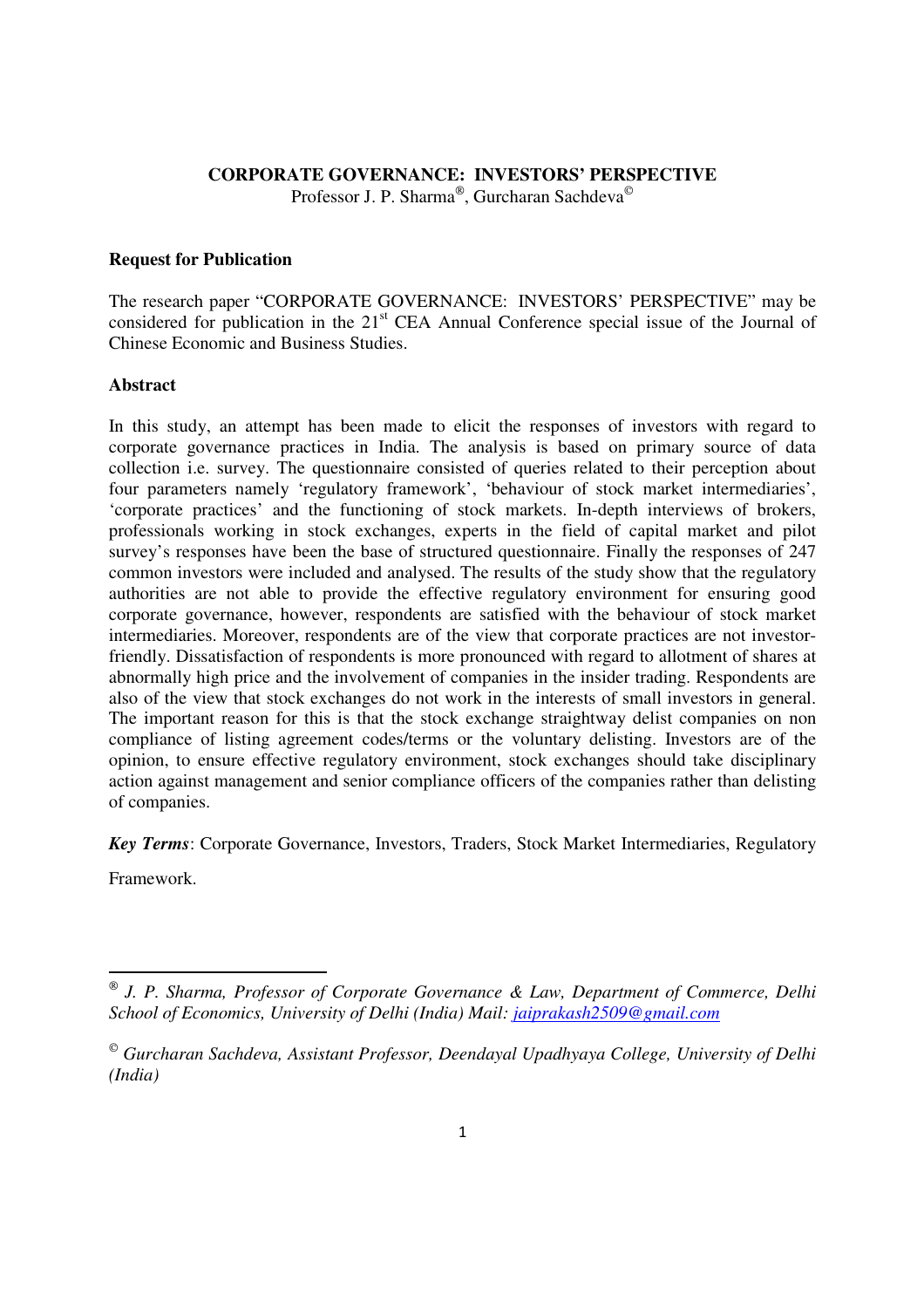#### **Profile of the Corresponding Author**

**Professor J. P. Sharma (Jai Prakash Sharma)**  M.Com, LL.B, Dip T&D, FCS, Ph.D.



J.P. Sharma (born 1951) is a Professor of Law & Corporate Governance in the Department of Commerce, Faculty of Commerce & Business, Delhi School of Economics, University of Delhi. His areas of research include corporate governance, corporate & labour laws and HRD. He is Post Graduate in Commerce (M.Com) & Ph.D. from Department of Commerce of Delhi School of Economics. He obtained his Graduation Degree (B.Com (Hons) from Hindu College and Law Degree (LL.B) from the Faculty of Law, University of Delhi. He did Company Secretaryship (FCS) from the Institute of Company Secretaries of India and Post-Graduate Diploma in Training & Development from the Indian Society for Training and Development (ISTD), New Delhi. He has been the visiting faculty at the Institute of Company Secretaries of India, the Indian Law Institute and number of other management institutes. He has been rated as an excellent teacher by the students of M.Com in the Student Feedback/Student Evaluation of Teachers Report 2002-2003, 2003-2004 and 2008-2009 both at the Delhi School of Economics and University of Delhi South Campus by giving an average score of 6.36 (out of 6.45) and 6.17 (out of 6.79), respectively.

In the last over 38 years of his academic career, Professor Sharma has held several academic and administrative positions. He is the former Joint Dean of Student's Welfare (JDSW) of the University of Delhi. He is a keen researcher and well-known author. He has supervised successfully eight Ph.D. students and the research work of another eight Ph.D students is at various stages of submission. Over a dozen M.Phil dissertations and over three dozen projects have been completed under his supervision. He has authored nine books and over 60 research papers/articles published in several national and international journals of repute.

Professor Sharma is Visitor's (President of India) Nominee on the selection committee for teaching posts in the subject of commerce in Banaras Hindu University (BHU) and Chancellor's (Governor) Nominee on the selection committee for the teaching posts in the subject of commerce in state universities. He is Visitor's/Central Government Nominee on the First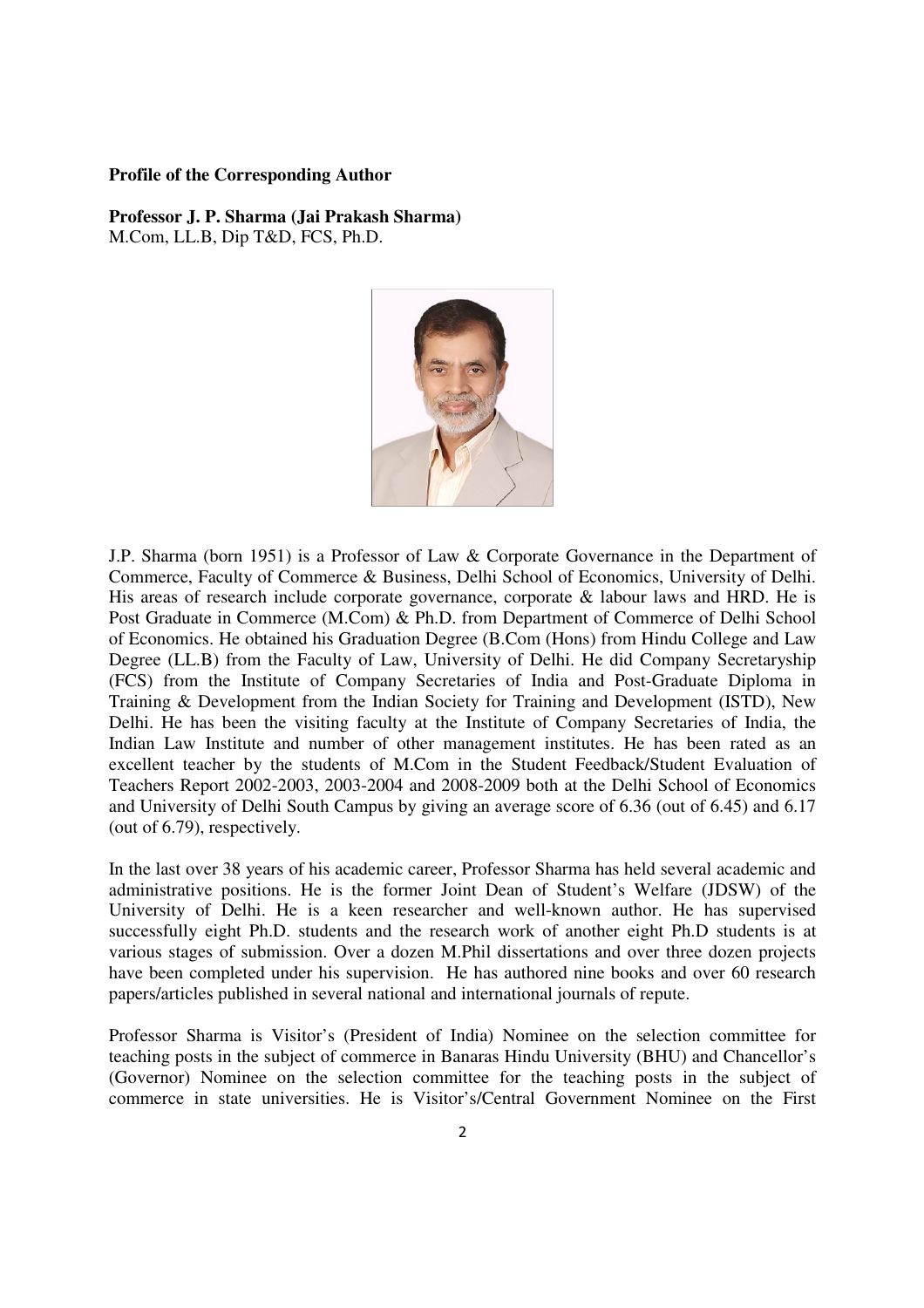Academic Council of the Sikkim Central University, the First Academic Council of the Tripura Central University and the First Academic Council of HNB Garhwal Central University. He is Member of the XI Plan UGC Expert Committee and has been associated as an Expert Member with the AICTE, the Institute of Companies Secretaries of India, central universities, various state universities, management institutes, college and university selection committees and chairman/member college governing bodies,. He is Fellow Member of the Institute of Companies Secretaries of India where he is invited to deliver lectures and modular training programmes to the company secretaries in employment. He has been Member of the Editorial Advisory Board of the 'Chartered Secretary', 'Executive Chartered Secretary' and 'Students Company Secretary' Journals published by the Institute of Companies Secretaries of India. He is Member of the Editorial Board of 'Indian Journal of Corporate Governance' of the Institute of Public Enterprise (IPE), Member of Editorial Advisory Board of an International Journal of Management & Commerce 'Envision' and Member of the Editorial Advisory Board of an International Peer Reviewed monthly Journal 'Advances in Management'. He is life Member of the Indian Society for Training and Development and its alumni association, elected Member of its National Council and has been Member of its Diploma Board, life Member of the Indian Law Institute and several other professional bodies including Indian Commerce Association. He has been associated Member of the Indian Management Association, Member of the Research Committee of number of universities, and Member of the Delhi University Court. Professor Sharma has participated as an expert in over the two-dozen national and international conferences/seminars/panel discussions and chaired various technical and valedictory sessions. His paper on 'Corporate Governance Failure: A Case Study of Satyam' presented in the  $7<sup>th</sup>$ International Conference on Corporate Governance held in June 2009 at Birmingham Business School, University of Birmingham, UK, was appreciated by the eminent delegates from across the globe. The conference was chaired by Sir Adrian Cadbury who is considered father of the subject of corporate governance. He was selected from the country to attend three days Corporate Governance Board Leadership Training Programme organized by the International Finance Corporation (a World Bank Group) acting through the Global Corporate Governance Forum, USA. He is frequently invited by the university departments and renowned management institutes of the country and has delivered over three dozen special lectures/seminars/keynote addresses to the post graduate management students.

He has widely traveled many countries including UK particularly to Oxford and Cambridge, Ireland, Austria, Czechoslovakia, Italy, France, Switzerland, Germany, Holland, Belgium, Denmark, Norway, Sweden, China, Thailand, Malaysia, Singapore, Sri Lanka. He has also visited Hungary under the Indo-Hungarian Cultural Exchange Programme (1991).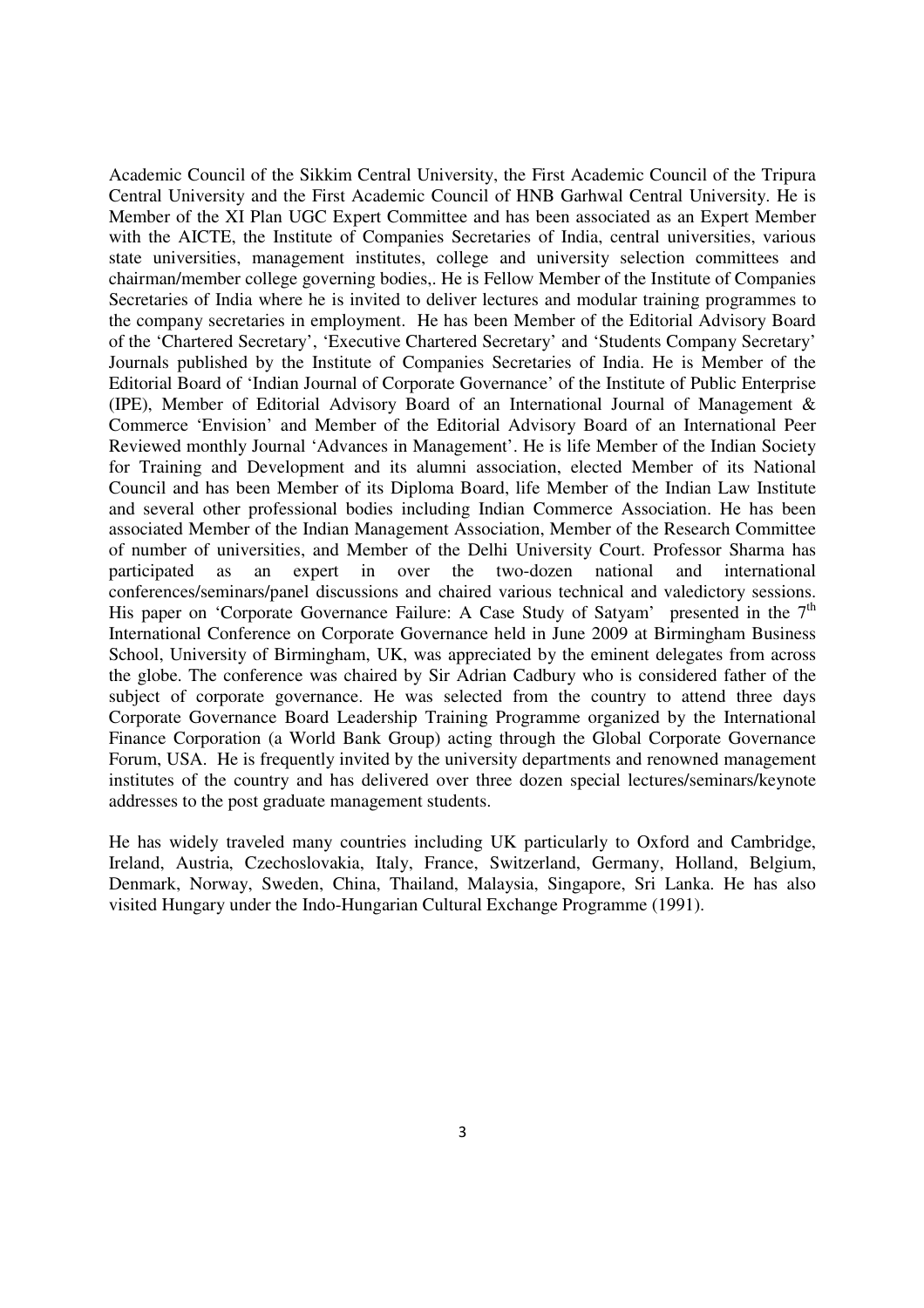### **CORPORATE GOVERNANCE: INVESTORS' PERSPECTIVE** Professor J. P. Sharma®, Gurcharan Sachdeva©

#### **Introduction**

<u>.</u>

Corporate governance is primarily concerned with protecting the interests of shareholders in particular, and other stakeholders in general. Among other things, the level of governance of any company can be measured on the basis of how it can achieve the interests of those who have stake in the company. In the present study, the parameters involved to measure the governance include corporate practices, stock market functioning, regulatory framework and behaviour of stock market intermediaries<sup>i</sup>.



*J. P. Sharma, Professor of Corporate Governance & Law, Department of Commerce, Delhi School of Economics, University of Delhi (India) Mail: jaiprakash2509@gmail.com*

*Gurcharan Sachdeva, Assistant Professor, Deendayal Upadhyaya College, University of Delhi (India)*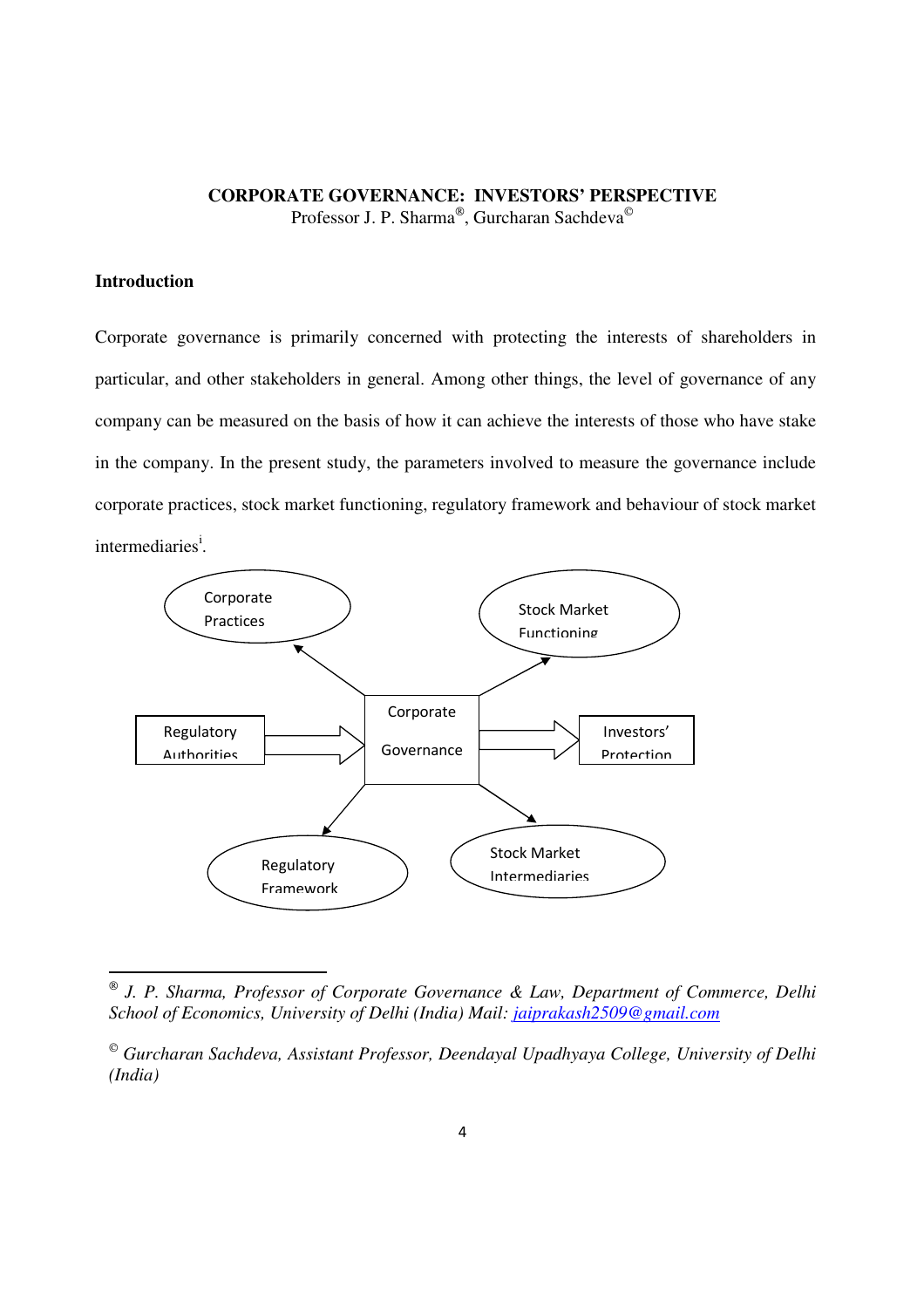Regulatory framework is the foundation for ensuring good corporate governance in the country. It is the regulatory environment which provides the norms for the functioning of stock market, behaviour of stock market intermediaries, corporate practices vis-à-vis corporate governance. Therefore, it has been included as one of the parameters to measure the effectiveness of corporate governance practices in India.

Brokers represent an important link between various market players. Among other things, investors feel protected when brokers are behaving in an investor-friendly manner. The effectiveness of capital market also depends upon the fair deal of brokers which is prerequisite for ensuring the best interests of investors. It is the brokers through which investors may be directly cheated. Moreover, the whole process of governance will have no meaning unless stringent rules are developed to control the practices of brokers.

Good corporate governance must manifest through good corporate practices vis-à-vis stakeholders. The companies must appreciate the fact that investors have entrusted their hardearned money with them. As such, it is critical that the companies conduct themselves in investor-friendly manner. It is the responsibility of the regulatory authority to ensure that the companies work in the best interests of shareholders in particular and other stakeholders in general.

Effective functioning of stock market is also very significant to ensure good corporate governance. Therefore, stock exchanges must ensure transaction integrity to the transacting parties. To determine whether stock exchanges are ensuring transaction integrity and functioning in the investors' responsive way, this parameter has also been included in this study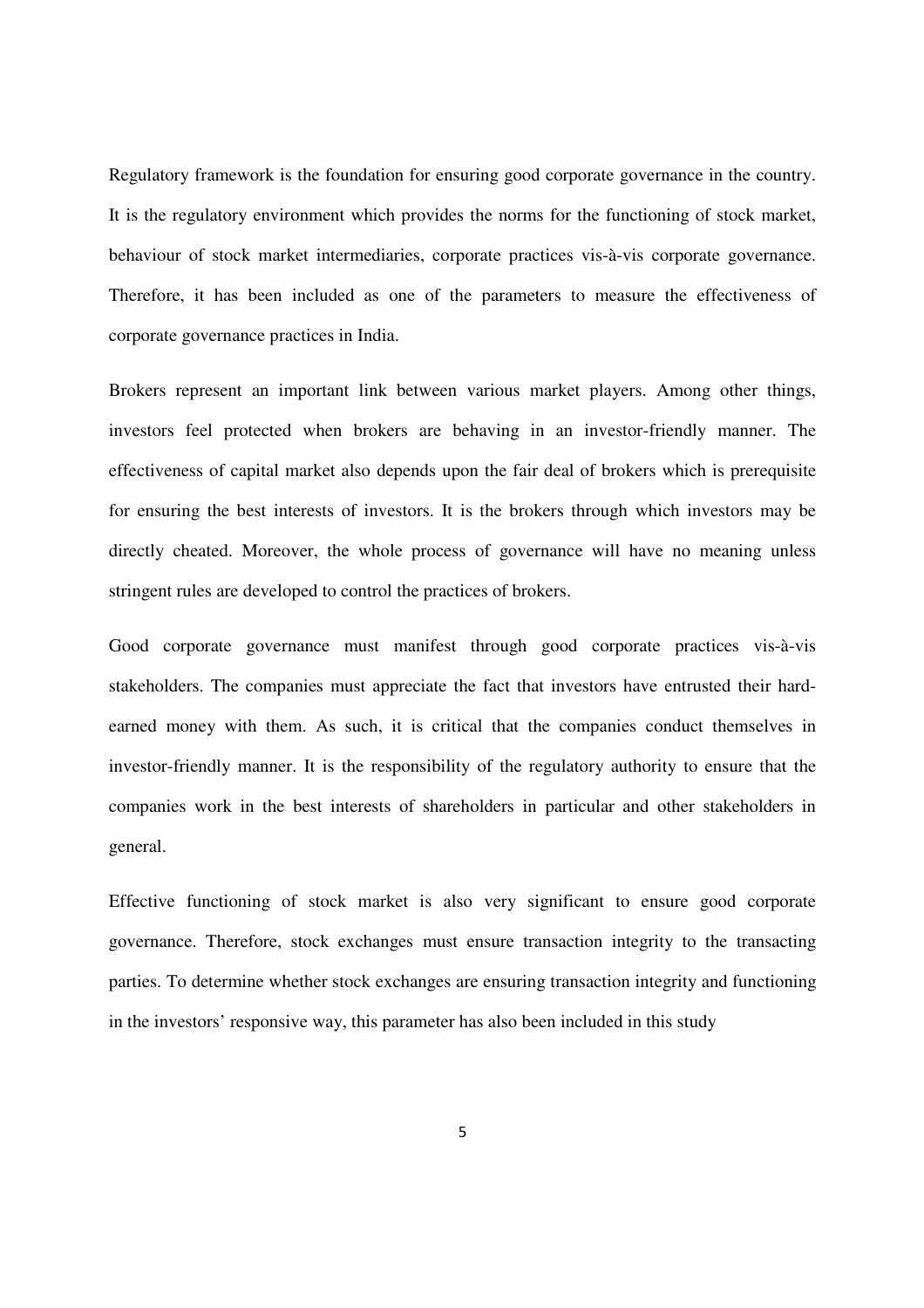#### **Purpose of the Study and Hypothesis**

The purpose of this study is to analyse the responses of the investors with special reference to study of corporate governance practices in India. The study tries to bridge the research gap by providing a direct empirical test of the hypotheses. The researchers hypothesize that

- 1. Regulatory framework is not in consonance with the objective of ensuring corporate governance in India.
- 2. Behaviour of stock market intermediaries is inconsistent with ensuring corporate governance in India.
- 3. Corporate practices are not investor-friendly and thereby not ensuring corporate governance in India.
- 4. Stock market functioning is not investors' responsive and thus do not ensure corporate governance in India.

Moreover, data have also been analysed to see whether there is perceptible difference in the responses of investors across the typology<sup>ii</sup> developed in the study.

#### **II Theoretical Background**

Corporate governance is an issue of concern not only in India but also of elsewhere in the world. The basic reason for this is the unethical conduct on the part of the management of the companies. The financial crisis and fraudulent behaviour on the part of management of different companies have shaken the confidence of common investors and other stakeholders. This phenomenon is observed not just in India but in different parts of the world too. Instances of the fraudulent behaviour may include Maxwell Communication, BCCI, Enron, WorldCom, Arthur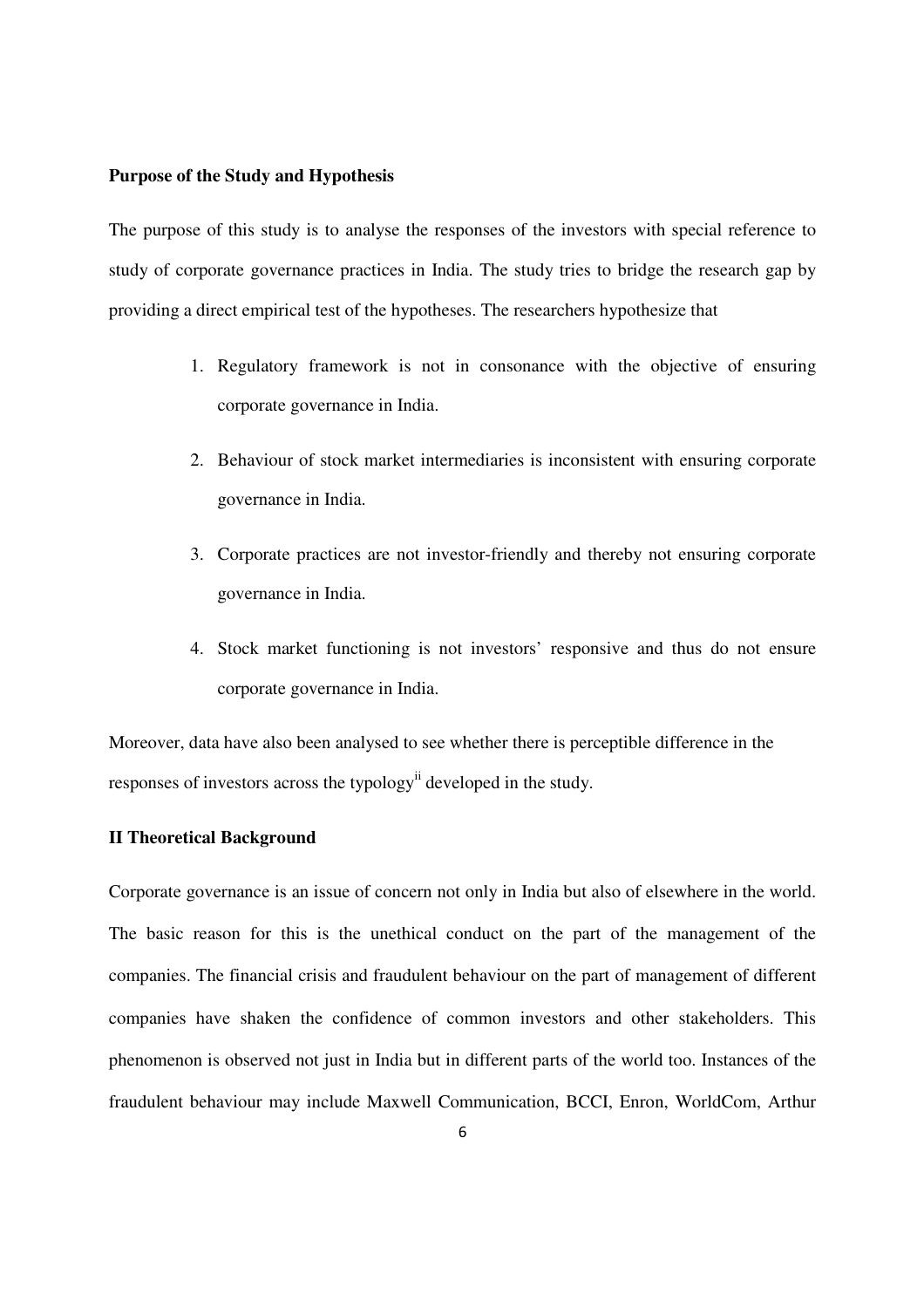Andersen, etc in the global context and Securities Scam, UTI scam of 1990s and collapse of Satyam in 2009 in the Indian context. The fraudulent behavior, on the part of the US based Multinational Corporation's Indian affiliates Zerox ModiCorp, was the improper payments made over a period of years in connection with sales to government customers. In the year 2000, an amount varying between \$600,000 and \$700,000 had been improperly paid. Dishonorable activity on the part of Enron was concerned with bribery, manipulation of accounting records and personal enrichments at the expense of the company. Deceptive conduct on the part of WorldCom was the accounting manipulations whereby the management of the companies had inflated profits by \$ 3.8 billion between January 2001 and March 2002 to keep in line with Wall Street expectations. Arthur Andersen accepted the offer of Enron to be both its auditors and consultants and conveniently overlooked the overstatement of earnings and understatement of liabilities.

The Satyam fraud in India has shattered the dreams of different categories of investors, shocked the government and regulators alike and led to questioning the accounting practices of statutory auditors and corporate governance norms in India. Severe corporate governance problems emerge out of the above-mentioned corporate wreckage. Unethical business conduct and behavior; promoters and senior management involved into cooking of books, accounts and insider trading; unwarranted acquisitions; failure of external audit; questionable role audit committee and rating agencies; laxity on the part of board; unconvinced role of independent directors; false disclosures; promoter's pledging of shares; flawed ownership model; etc, are the major governance problems/flaws noticed in the collapse of Satyam. Many of these governance problems were noticed in several other such corporate failures in USA, UK and Europe. These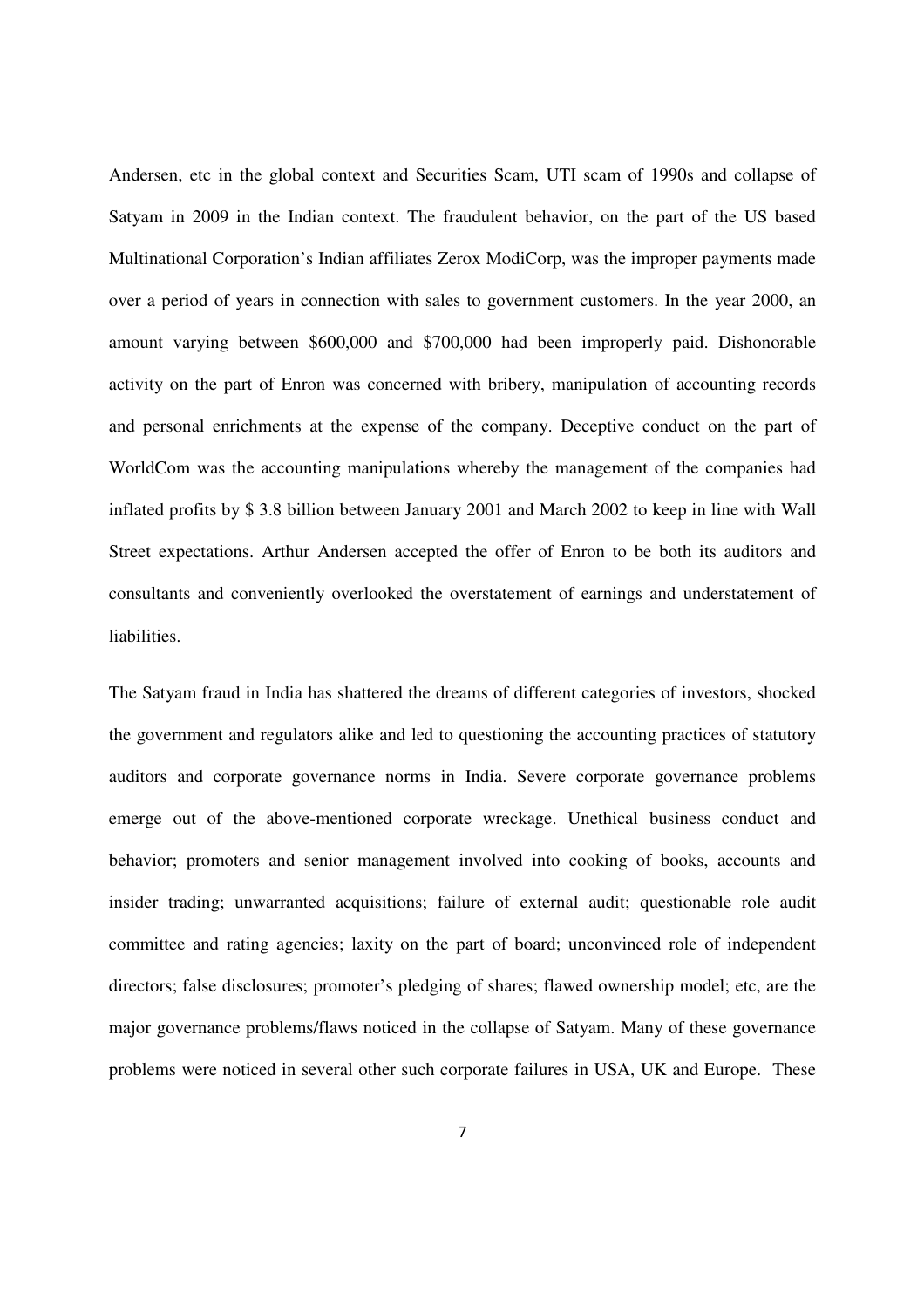countries reacted strongly to the corporate failures and codes & standards on corporate governance came to the centre stage. Corporate scandals especially in the United States triggered reforms in corporate governance, accounting practices and disclosures the world over. Number of corporate scandals involving large US companies, which led to the collapse of the Andersen, set in motion the corporate governance reform process and resulted in the passing of the Public Accounting Reform and Investor Protection Act, 2002 in USA (known as Sarbanes-Oxley Act, 2002). The main objective of the Oxley Act is to repose investor's confidence by preventing corporate frauds and ensuring transparency and disclosures. Similar kinds of corporate governance reforms are needed in India too. There is need to reform corporate governance in India by taking harsh policy measures. Even though corporate governance mechanisms cannot prevent unethical activity by top management completely, but they can at least act as a means of detecting such activity before it is too late. According to Jim Solomon and Aris Solomon (2004), when an apple is rotten there is no cure, but at least the rotten apple can be removed before the infection spreads and infects the whole basket. This is really what effective governance is about.<sup>iii</sup>

#### **III Data Sources and Methodology**

The study is primarily based on the perceptual responses of investors<sup>iv</sup> with reference to corporate governance in India collected through structured questionnaire<sup>v</sup>. For the purpose of collecting primary data, the questionnaire was initially administered through post and web hosting. However, due to inadequate response, it was decided to conduct field interviews. Administering the questionnaires personally eliminated the possibility of getting invalid and incomplete response<sup>vi</sup>.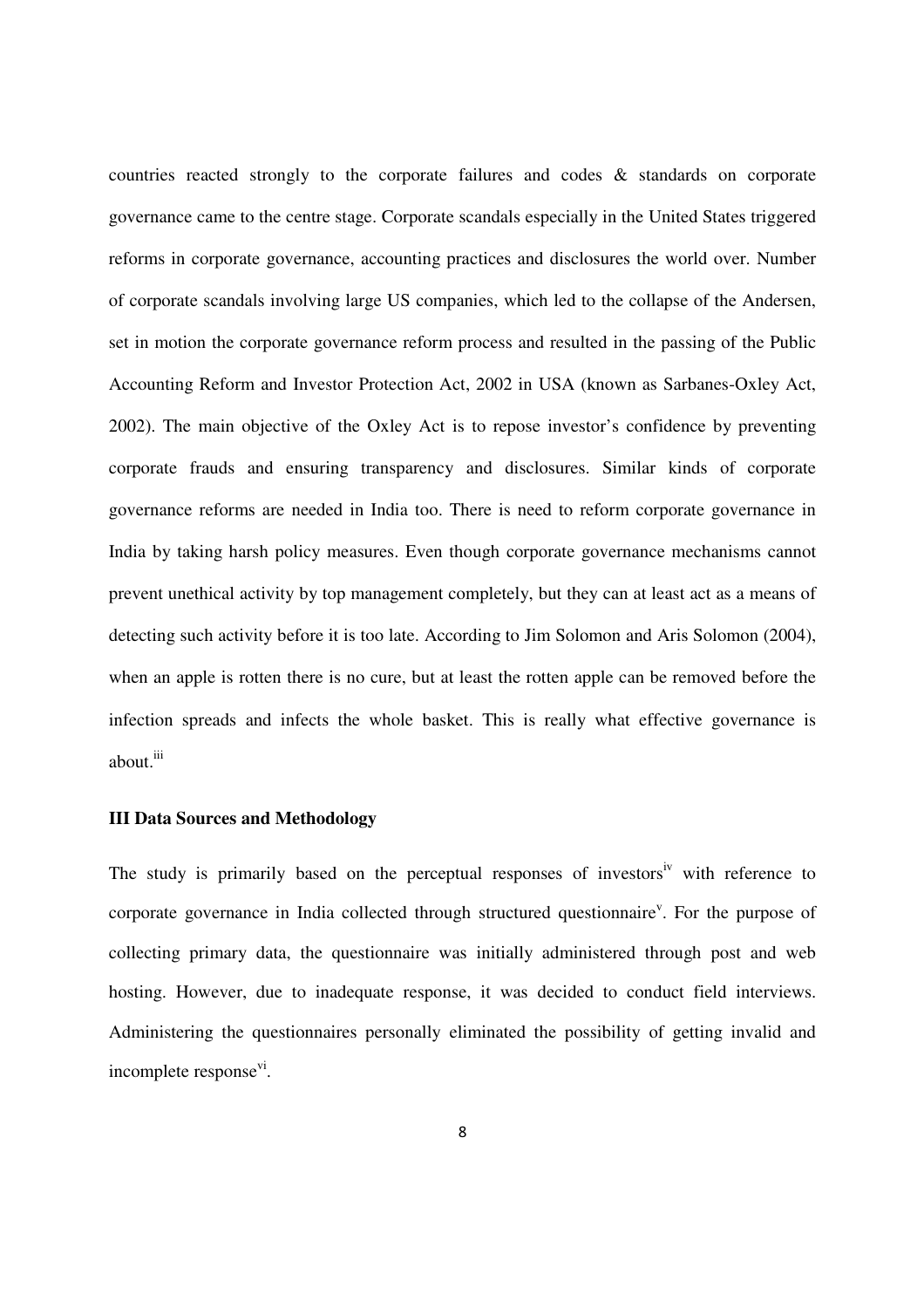In case of questionnaire survey, it was decided to cover nearly 400 respondents who had invested in equity share market. However, a total of 252 questionnaires have been personally administered by the researchers. Data on 42 questionnaires could not be included in the final sample due to the inadequacy of the information provided by the respondents. Attempts were made to source this data by mailing request and telephonic call, but no response was received. Hence these could not be analysed further. Response through mailing questionnaire was not very encouraging. (Out of 200 questionnaires mailed, only 72 were received with 35 of them being invalid and incomplete).

Finally, responses of 247 respondents were included in the study. Five point measurement scales have been developed with a view to gaining insights, on the governance issues. However, in some cases three point scales was also used for getting responses from investors. Factor analysis<sup>vii</sup> for data reduction technique has also been used in the present study.

Based on key issues identified, a draft questionnaire was designed and was pilot tested in the city of Delhi with a sample size of 29 investors. During pilot testing, the questionnaires were also sent to a few academicians and experts on corporate governance issues in general and problems of investors in particular. Based on the pilot testing and suggestions received, the questionnaires were suitably modified before the field survey.

Essentially, the data collected pertain to the different variables mentioned in the study regarding four parameters namely, corporate practices, stock market functioning, regulatory framework and behaviour of stock market intermediaries. However, the variables covered under these parameters have been summarised into underlying factors to analyse the overall perception of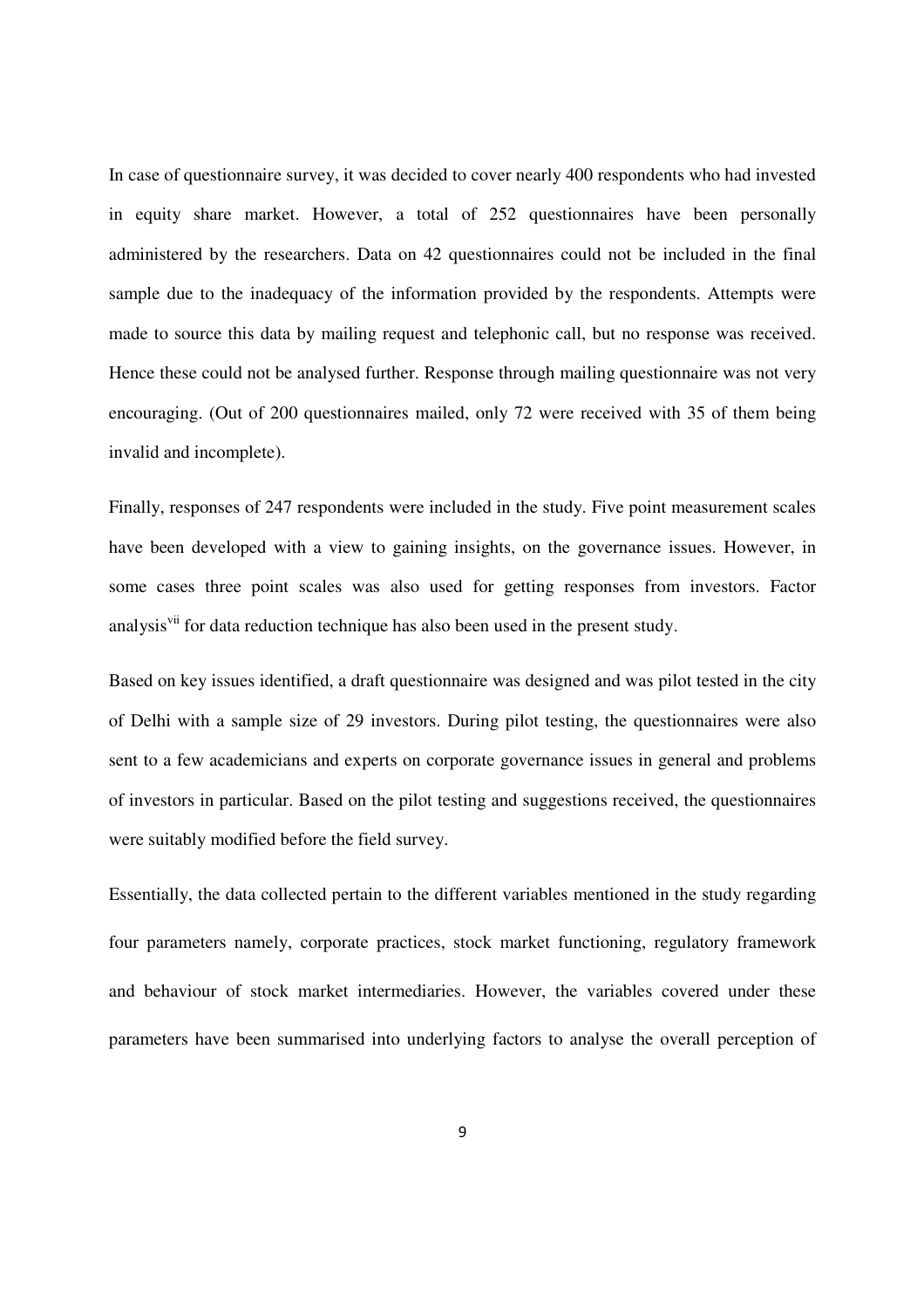household investors. Moreover, responses have also been analysed across the typology to see whether there is perceptible difference among them.

#### **IV Findings of the Study**

In the present section, the findings of the study have been presented on the basis of hypotheses framed in the study.

#### **Perceptual Responses about Regulatory Framework**

The capital market<sup>viii</sup> of a country can exert considerable influence on a firm by imposing certain rules and regulations relating to its governance practices. With a view to protect the interests of common investors, capital reforms were undertaken in the recent past. By appointing their nominees in the board of companies, banking & financial institutions; by putting their terms and conditions over the companies and employees; by entering into agreement with the companies for their compensation, Institutional investors can affect the companies. However, for the protection of the interests of common investors in corporate form of organisation, regulatory authorities are supposed to play an active role. The regulators have not only to ensure that appropriate laws have been enacted but also enforced. Although various laws<sup>ix</sup> have been enacted in India for protecting the interests of common investors, their enforceability is the great question. So, it is imperative to know what respondents think about the effectiveness of regulatory framework i.e. whether it is working in the interests of investors or not.

The researchers have attempted to map respondents' perception with reference to issues of corporate governance in India. In the present study, 'controlling of price manipulation, 'curbing the practices of insider trading', 'penalizing errant market players' and 'ensuring the redress of investors' grievances'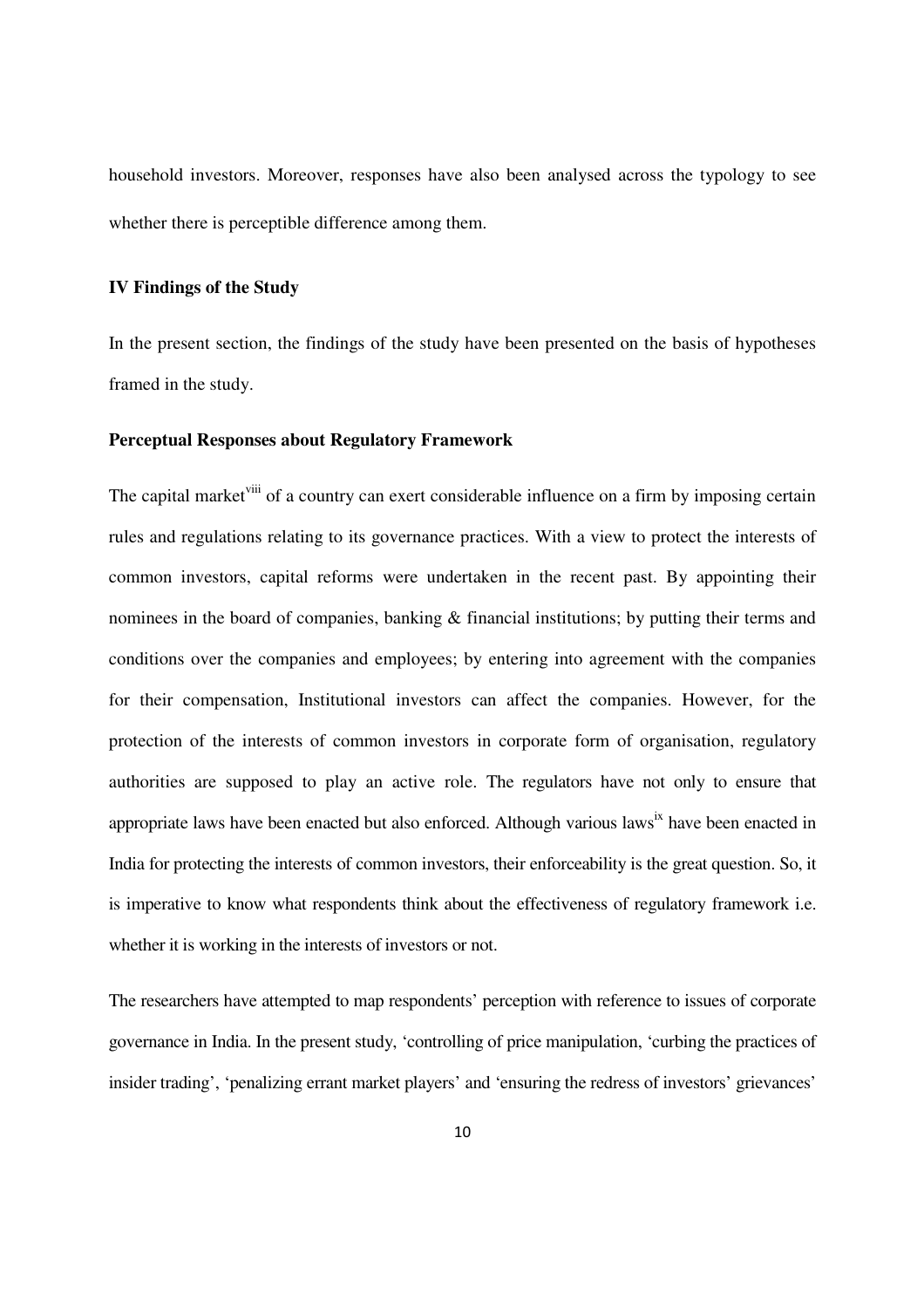have been considered as the proxy variables with reference to the issues of corporate governance. The results of the factor analysis<sup>x</sup> carried out on the data on four aforesaid items pertaining to the effectiveness of regulatory authorities to provide an investor-friendly atmosphere in the country shows that all these items are reducible to underlying major concern i.e. Role of Regulatory Authorities in ensuring corporate governance.

Factor 1, named as "Role of Regulatory Authorities in Ensuring Corporate Governance", is able to explain more than 68 percent of variation in the responses of the investors. The researchers have taken this factor as the basis of examining the hypothesis framed in the study. Among other things, investors' confidence depends upon the extent of controlling price manipulation by regulatory authority and the extent of redressing investors' problem. As a result, these variables have been considered as components of the underlying factor.

#### **Table 1**

| <b>Variable</b>                           |                              | Lower Agreeability <sup>xi</sup> | <b>Higher Agreeability</b>   |                                  |  |
|-------------------------------------------|------------------------------|----------------------------------|------------------------------|----------------------------------|--|
|                                           | No. of<br><b>Respondents</b> | $%$ age of<br><b>Respondents</b> | No. of<br><b>Respondents</b> | $%$ age of<br><b>Respondents</b> |  |
| Control of price<br>manipulation          | 198                          | 80.16                            | 49                           | 19.84                            |  |
| Redressal of investors'<br>grievances.    | 150                          | 61.73                            | 93                           | 38.27                            |  |
| <b>Aggregate view based</b><br>on average | 181                          | 73.58                            | 65                           | 26.42                            |  |

#### **Role of Regulatory Authorities in Ensuring Corporate Governance**

Source: Derived from factor analysis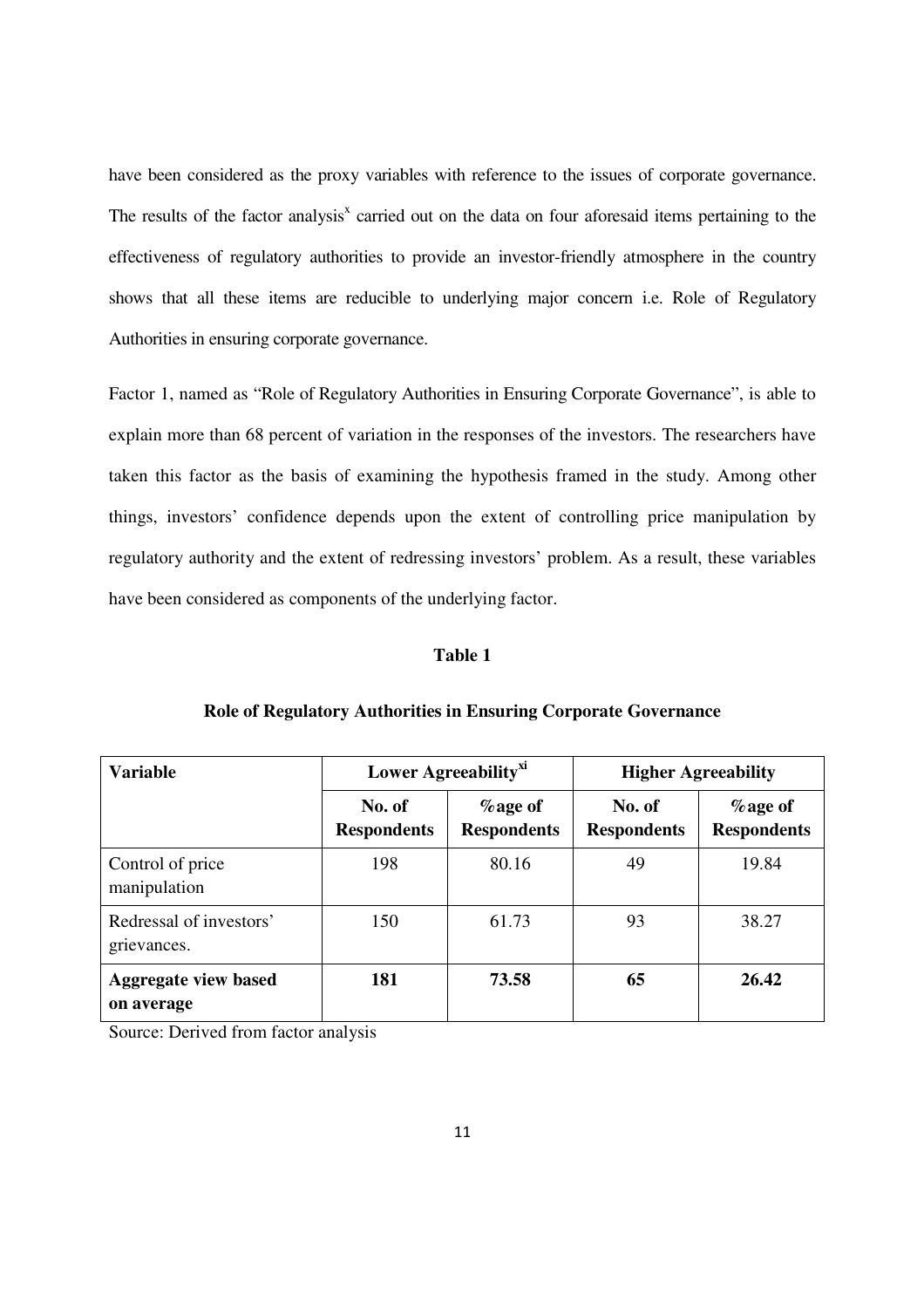Nearly  $3/4<sup>th</sup>$  of the respondents are of the view that the regulatory authorities are not able to provide the effective regulatory environment for ensuring corporate governance. While their discontent is more pronounced with regard to the ineffectiveness of the regulatory authorities in controlling price manipulation, they are somewhat less critical of their ineffectiveness in handling the grievances of investors. It may be contended that regulatory authorities do not normally pro act; however if a grievance is raised, they may be tempted to action. In fact one of the respondents noted that stock exchanges, the way auditors are, like watchdogs- it is only when some wrong is brought to their notice then they act. In view of the above evidence, the hypothesis mentioned above is categorically accepted.

Moreover, investors have also suffered a great loss because of the price manipulations and involvement of certain professionals in insider trading. This highlights the need for having stringent penalty actions for those involved in price manipulation and insider trading. In the developed countries, there is a provision for criminal proceedings for insider trading. Although the monetary penalty is imposed on the people involved in insider trading in India, the initiative is still required on the part of regulatory authorities to install criminal proceedings against culprits.

Although it is clear from the acceptance of above mentioned null hypothesis that the respondents are dissatisfied with the role of regulatory authorities in ensuring corporate governance practices. However, data shows that dissatisfaction is more pronounced in case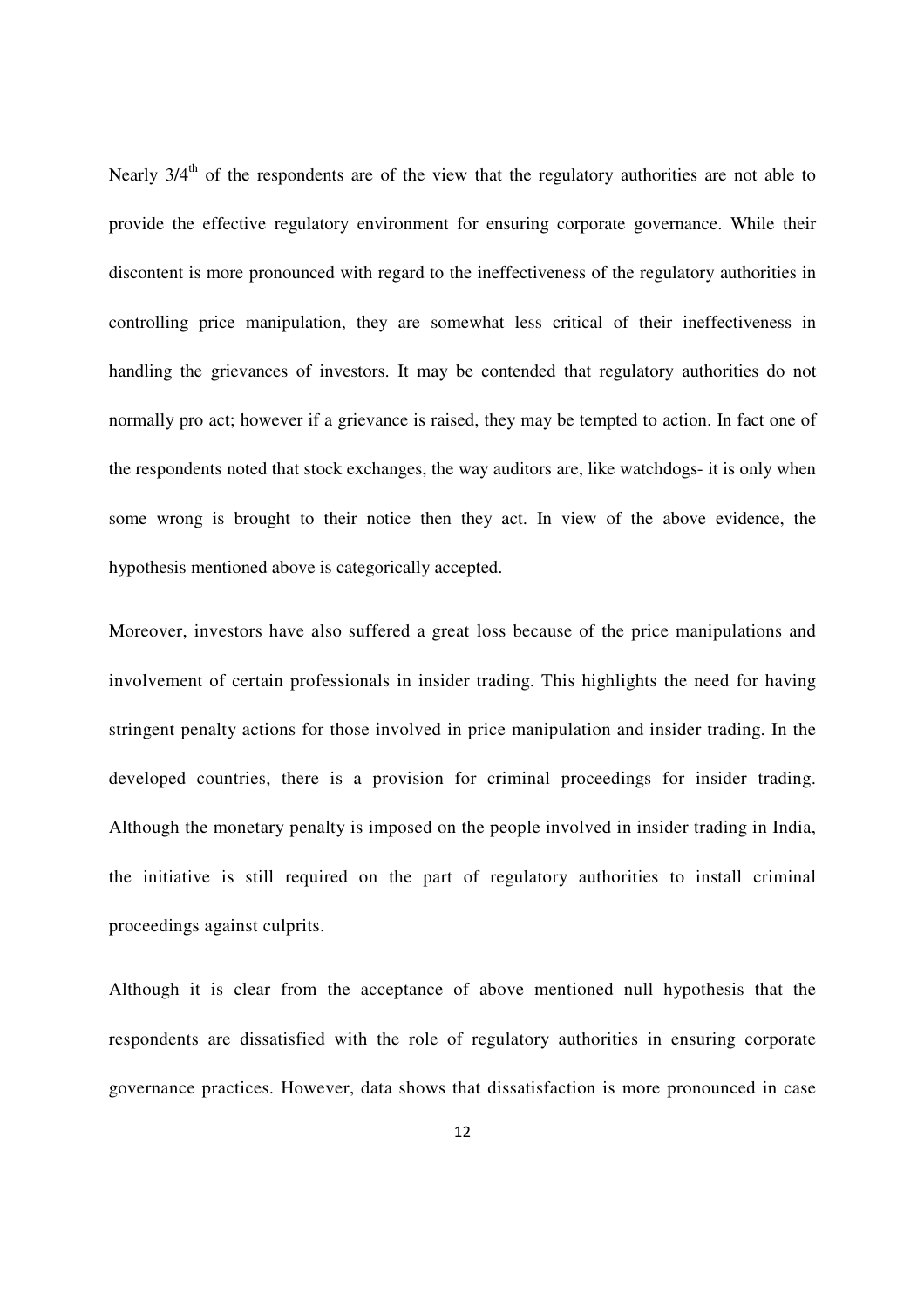of less experienced respondents, traders, small investors and high income investors regarding effectiveness of regulatory authorities in implementing regulatory intent through controlling price manipulation. On the other hand, in case of redress of investors' grievances, dissatisfaction is more explicit among experienced respondents, investors, large investors and high income investors.

#### **Perceptual Responses about Behaviour of Stock Market Intermediaries**

Brokers represent an important link between various market players. Whether their behaviour is investor-friendly depends upon the effectiveness of stock exchanges governance in laying down the norms of investor services. From the governance point of view, reliability of information provided by the brokers, transparency in their dealing, promptness in the settlement of account, courtesy of service, observance of good faith, reasonableness of brokerage charged by brokers on behalf of investors and attractiveness of the price at which the deal is struck are the important issues. Initially, these issues have been chosen as the alternate variables to analyse the investors' perception about behaviour of stock market intermediaries i.e. brokers.

It would be appropriate to explore this hypothesis by summarizing the variables into specifically identifiable factors. Towards this end, factor analysis was resorted to and the output is provided in appendix. The results of the factor analysis, carried out on the data on questionnaire items related to role of stock exchanges in ensuring corporate governance in India with regard to behaviour of stock market intermediaries, shows that all these items are reducible to underlying major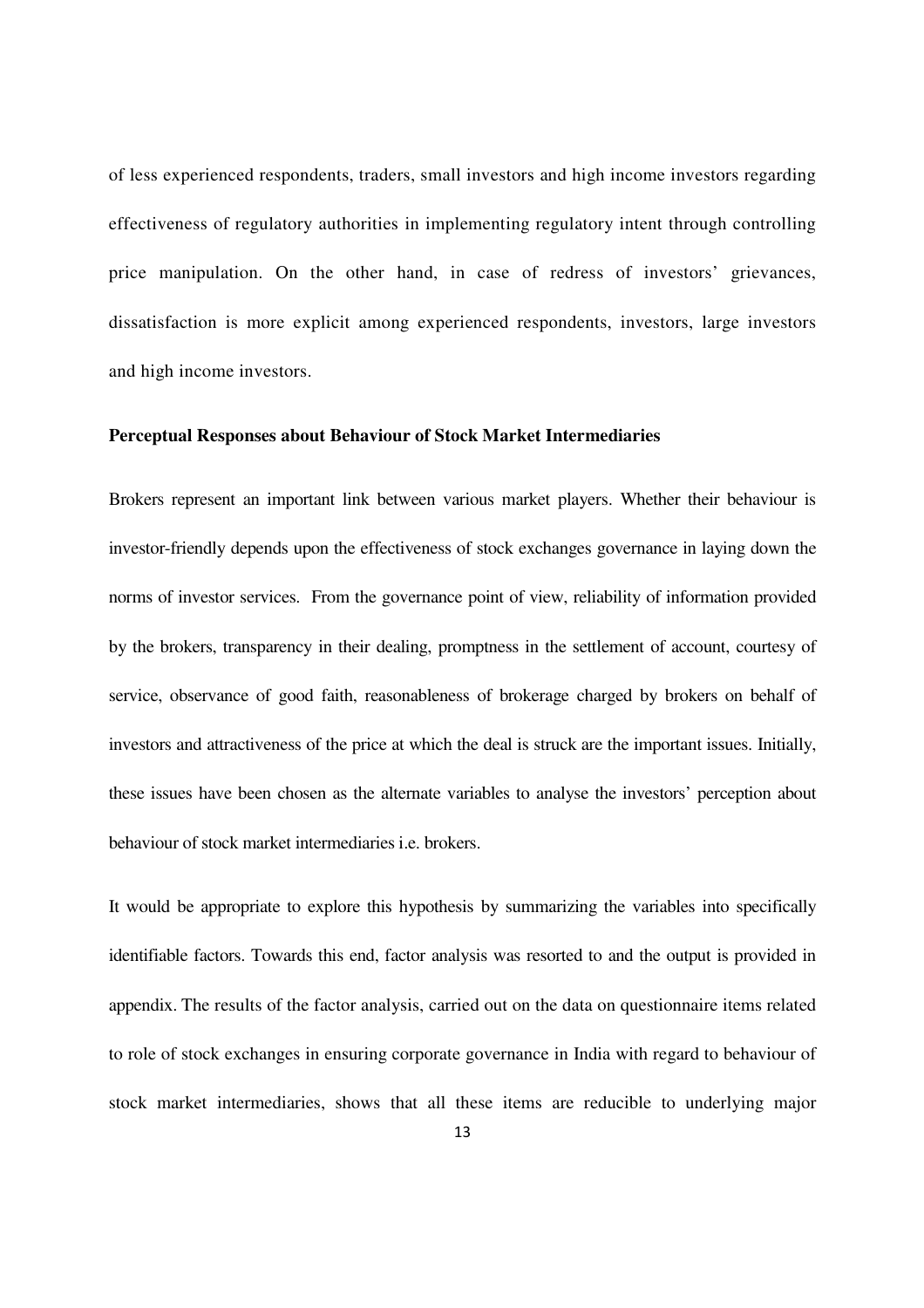concerns i.e. transaction integrity and information sharing. Moreover, it is clear that these two factors (components) 1 & 2 are able to explain more than 69 percent of variation in the responses of the respondents. The researchers have taken these factors as the basis of testing the hypothesis framed in the study and named as transaction integrity and information sharing.

#### **Table 2**

| <b>Factor</b>                             | <b>Variables</b>                          |                              | <b>Lower Agreeability</b>        | <b>Higher Agreeability</b>   |                                  |  |
|-------------------------------------------|-------------------------------------------|------------------------------|----------------------------------|------------------------------|----------------------------------|--|
|                                           |                                           | No. of<br><b>Respondents</b> | $%$ age of<br><b>Respondents</b> | No. of<br><b>Respondents</b> | $%$ age of<br><b>Respondents</b> |  |
| <b>Transaction</b><br><b>Integrity</b>    | Transparency<br>in Dealing                | 54                           | 22.22                            | 189                          | 77.78                            |  |
|                                           | Promptness<br>in Settlement<br>of Account | 48                           | 19.75                            | 195                          | 80.25                            |  |
| <b>Information</b><br><b>Sharing</b>      | Reliability of<br>Information             | 151                          | 65.36                            | 80                           | 34.64                            |  |
| <b>Aggregate View based on</b><br>Average |                                           | 84                           | 35.15                            | 155                          | 64.85                            |  |

**Overall Perception About Stock Market Intermediaries** 

Source: Derived from factor analysis

More than 3/5<sup>th</sup> of the respondents are satisfied with the behaviour of stock market intermediaries. Whereas their contentment is more prominent with regard to the efficiency of brokers in prompt settlement of account, they are somewhat less stable regarding transparency in dealing. However, their gratification is least in the case of information provided by the brokers regarding the reliability of investment decision in equity share market. In view of the above evidence, the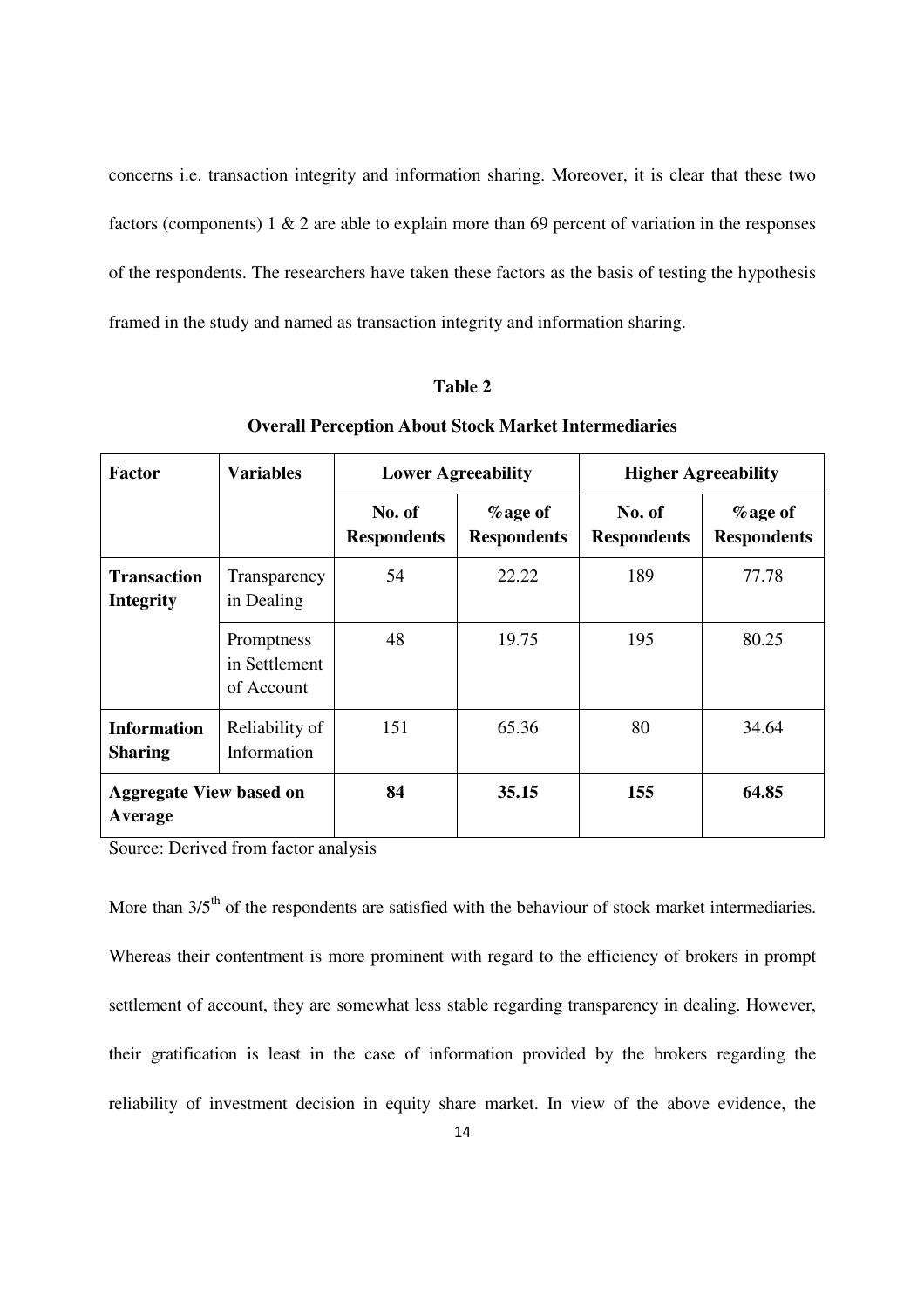aforesaid hypothesis is categorically rejected. Favourable behaviour of stock market intermediaries regarding promptness in settlement of account and transparency in dealing is because of technological advancements introduced in transaction processing.

Although it is amply clear from the rejection of null hypothesis that respondents are satisfied regarding the behaviour of stock market intermediaries, data have been analysed across the typology to see the significant difference. The results show that satisfaction is more evident in case of experienced respondents, investors, large investors and low income investors regarding transparency in the dealings of brokers. However, with regard to promptness in settlement of account, experienced respondents, traders, large investors and low income investors are more satisfied. Moreover, investors, large investors and high income investors seem to be more satisfied with reference to reliability of information provided by the brokers.

#### **Perceptual Responses about Corporate Practices**

Since corporate form of organisation is characterized by the separation of ownership from management, it is the responsibility on the part of management of the company to take care of the interests of stakeholders in general and shareholders in particular. As such it is vital that companies conduct themselves in investor-friendly ways. The researchers have attempted to plan respondents' perception on the study of corporate governance in India with reference to corporate practices. For this purpose, researchers have considered variables such as 'allotment of shares by companies at abnormally high prices', 'promptness in attending queries of investors', 'investment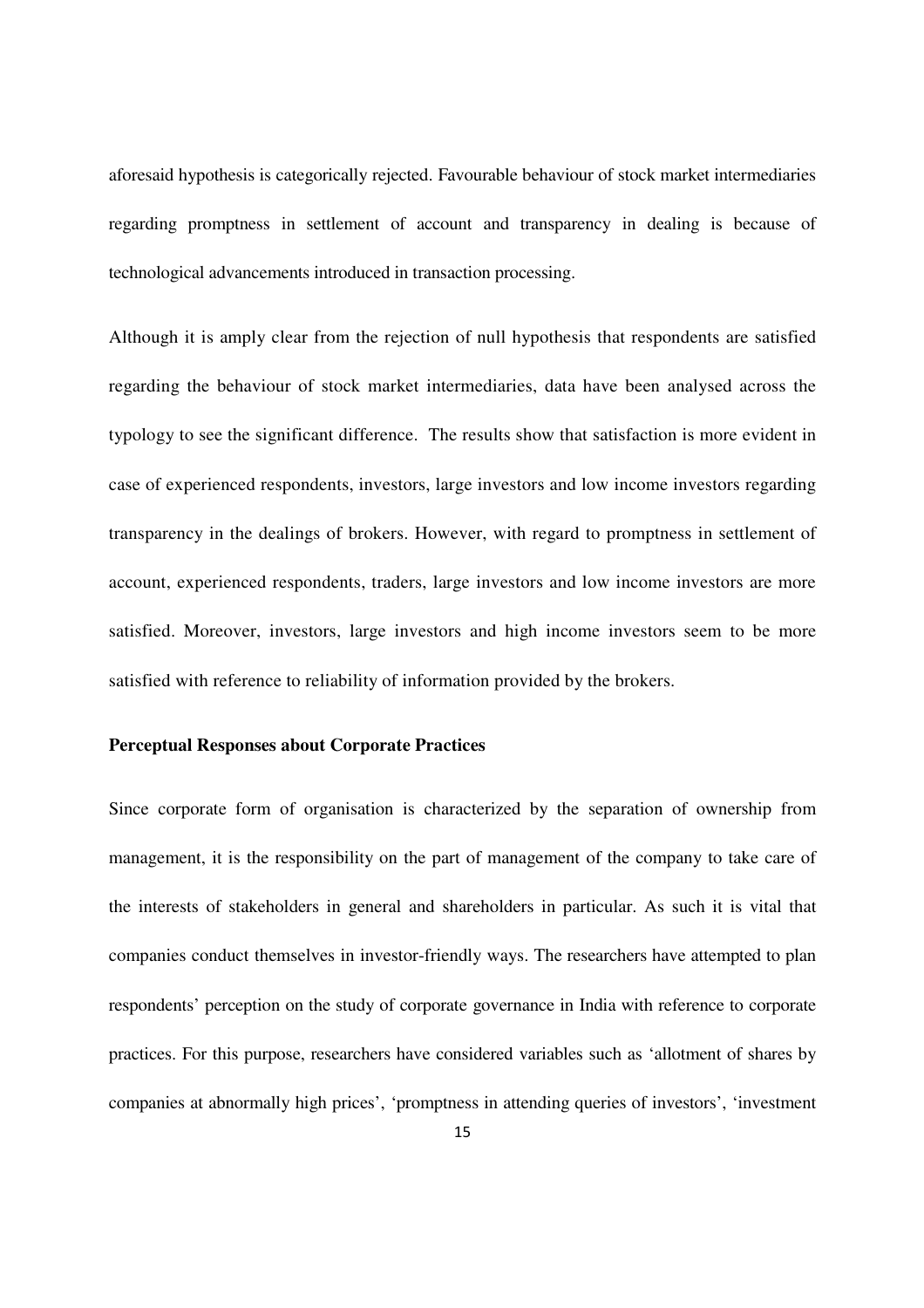of funds by companies in societal projects', 'reliability of audited financial results published', 'transparency in financial information', 'method of disclosing information through popular newspaper', 'ensuring the interests of investors via dividend payment & bonus issue', 'greedy behaviour of management', 'involvement of companies in insider trading' and 'allotment of shares at just and fair basis'.

It would be appropriate to explore the hypothesis framed with regard to corporate practices by summarizing the variables into specifically identifiable factors<sup>xii</sup>. The results of the factor analysis, carried out on the data on questionnaire items related to the corporate practices in ensuring corporate governance in India, shows that, in fact, all these items are reducible to underlying major concerns i.e. 'communication with investors', 'social responsiveness', 'business ethics' and 'aligning management interests with investors interests'. Moreover, it is clear that these four factors (components) are able to explain more than 65 percent of variation in the responses of the respondents. The researchers have taken these factors as the basis of testing the hypothesis framed in the study.

#### **Table 3**

| <b>Factors</b>        | <b>Variables</b> |                              | <b>Lower Agreeability</b>        | <b>Higher Agreeability</b>   |                                  |  |
|-----------------------|------------------|------------------------------|----------------------------------|------------------------------|----------------------------------|--|
|                       |                  | No. of<br><b>Respondents</b> | $%$ age of<br><b>Respondents</b> | No. of<br><b>Respondents</b> | $%$ age of<br><b>Respondents</b> |  |
| Communication         | Reliability of   | 99                           | 64.29                            | 55                           | 35.71                            |  |
| <b>With Investors</b> | Audited          |                              |                                  |                              |                                  |  |
|                       | Financial        |                              |                                  |                              |                                  |  |

#### **Corporate Governance vis-à-vis Corporate Practices**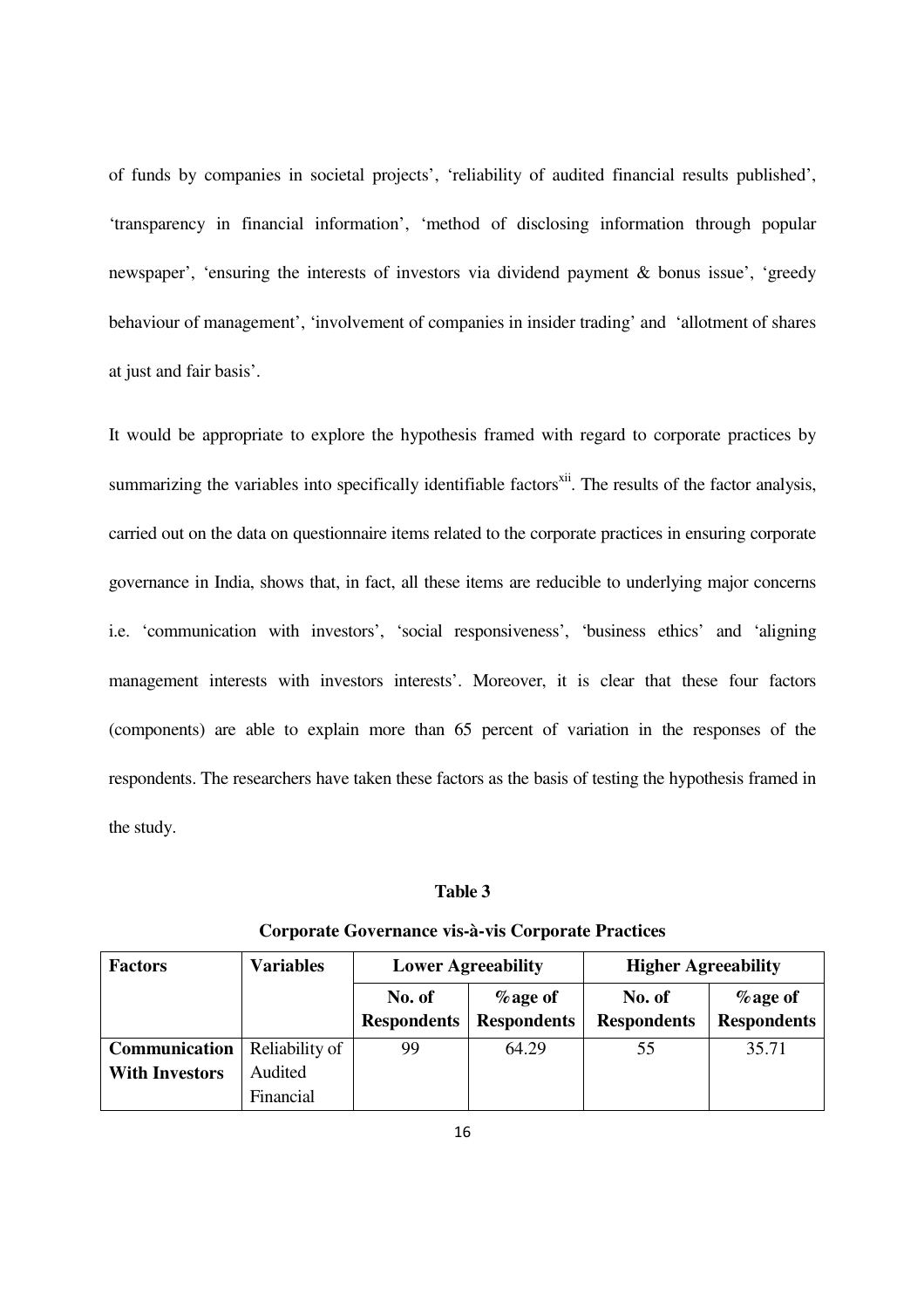|                                                                                                | Results of<br>the<br>Companies                                                          |     |       |     |       |
|------------------------------------------------------------------------------------------------|-----------------------------------------------------------------------------------------|-----|-------|-----|-------|
|                                                                                                | Promptness<br>in attending<br>investors'<br>Queries                                     | 125 | 78.12 | 35  | 21.88 |
| <b>Social</b><br><b>Responsiveness</b>                                                         | Investment<br>in Societal<br>Projects                                                   | 179 | 72.47 | 68  | 27.53 |
|                                                                                                | Ensuring the<br>interests of<br>investors via<br>dividend<br>payment and<br>bonus issue | 118 | 47.78 | 129 | 52.22 |
| <b>Business Ethics</b>                                                                         | Allotment of<br>shares at<br>Reasonable<br>Price                                        | 209 | 84.62 | 38  | 15.38 |
|                                                                                                | Involvement<br>in Insider<br>trading                                                    | 83  | 34.87 | 155 | 65.13 |
| <b>Aligning</b><br><b>Management</b><br><b>Interests with</b><br>Investors'<br><b>Interest</b> | Management<br>Greed                                                                     | 116 | 46.96 | 131 | 53.04 |
| <b>Aggregate View based on</b><br>Average                                                      |                                                                                         | 125 | 62.86 | 91  | 37.14 |

Source: Derived from factor analysis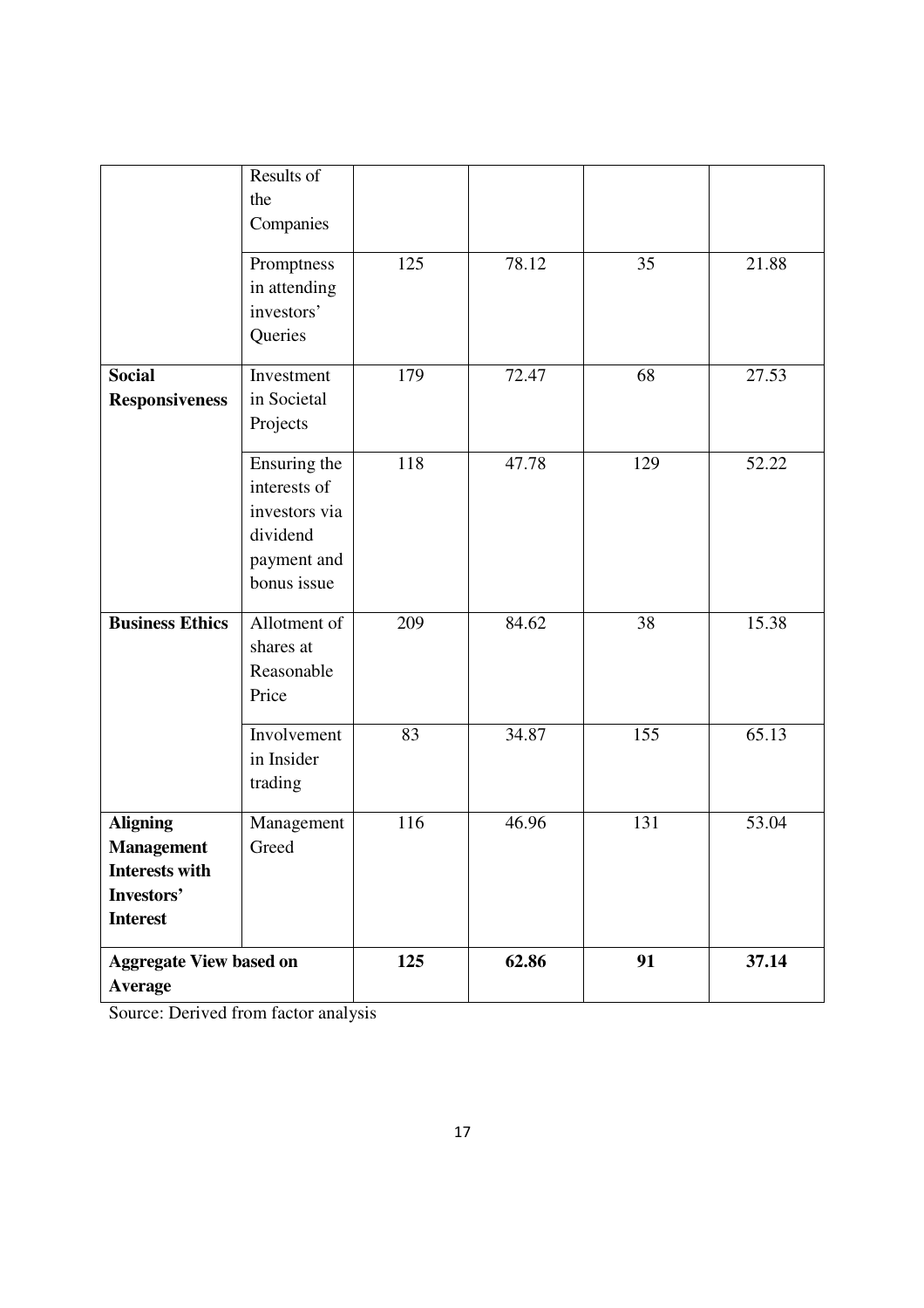From the analysis it has been found that more than  $3/5<sup>th</sup>$  of the respondents are of the view that corporate practices are not investor-friendly. Whereas their dissatisfaction is more evident with regard to allotment of shares at abnormally high price, they are somewhat less critical of their ineffectiveness of attending investors' queries.

Moreover, nearly 70 percent of the respondents are of the view that companies are not investing money in those projects which can benefit the society in general and common investors in particular. Nearly 65 percent of the respondents show their discontentment regarding the involvement of companies in insider trading. Almost 65 percent of the respondents do not consider audited financial results as reliable as should be. However, a majority of the respondents are of the view that management of the companies is not only interested in the financial benefits and perks but also taking care of the interests of common investors via dividend payment and bonus issue. In view of the above discussion, the hypothesis framed is accepted.

Moreover, data reflect that dissatisfaction regarding disclosure of financial information among respondents is more pronounced among less experienced respondents, investors, large investors and low income investors. On the other hand, dissatisfaction is more evident among less experienced respondents, small investors, traders and high income investors regarding promptness in attending investors' queries by the companies. Moreover, dissatisfaction regarding investment of funds, by companies in the societal projects is more prominent among experienced respondents, investors and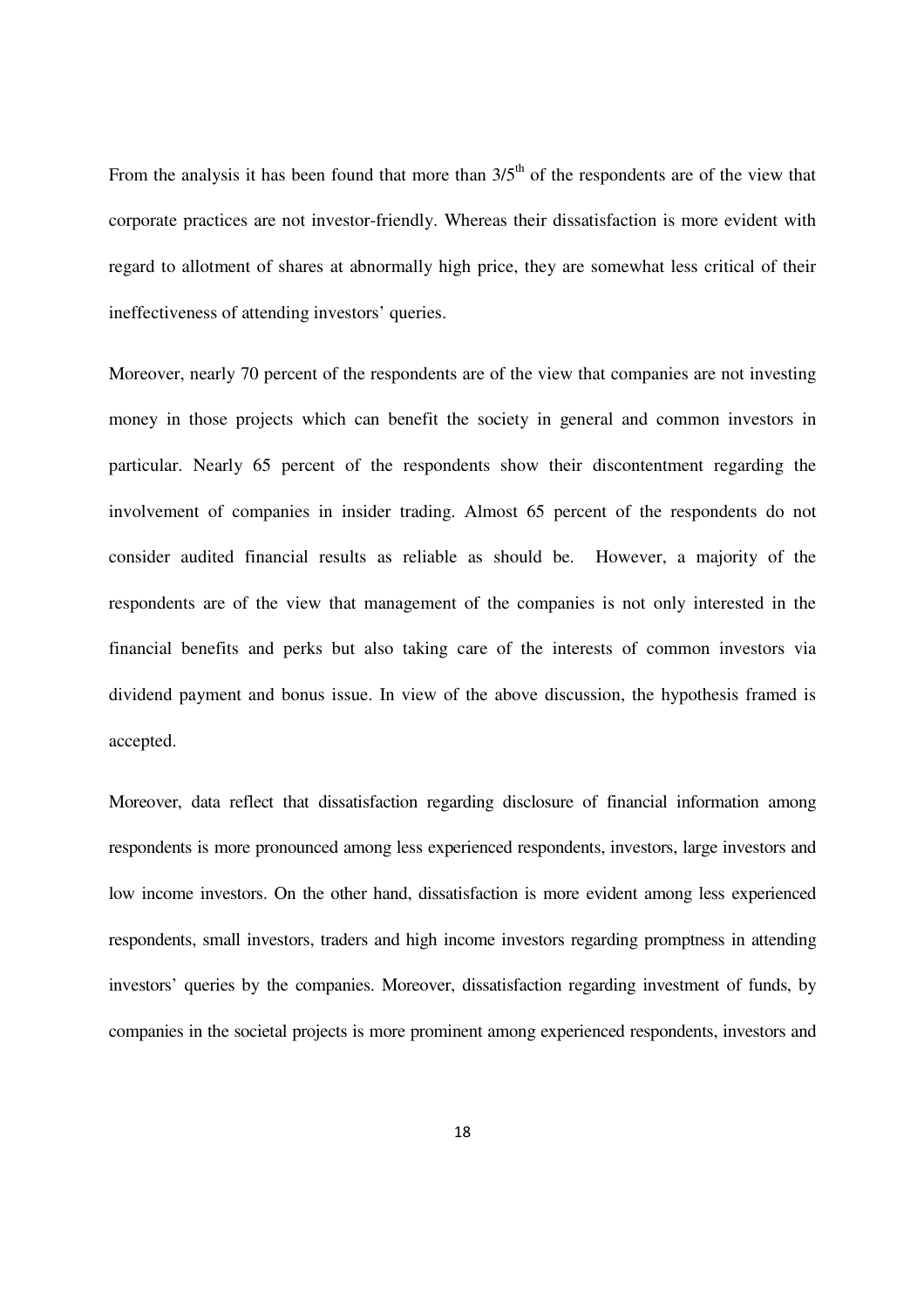large investors. In this case, dissatisfaction among high income investors and low income investors is equally likely.

However, discontent among experienced respondents, traders, large investors and high income investors are more manifested regarding 'ensuring the interests of investors via dividend payment & bonus issue' by the companies. Moreover, dissatisfaction regarding 'allotment of shares abnormally at a high price' and 'involvement of companies in insider trading' is more pronounced among less experienced respondents, investors and large investors.

#### **Perceptual Responses about Stock Market Functioning**

It would be too simplistic an understanding of the issue of corporate governance if it were to be left to the companies alone. Each and every stakeholder in corporate governance can contribute to its effectiveness by bringing about an improvement in its own functioning. Thus, it was deemed necessary to find out from the respondents whether there has been any perceptible improvement in the functioning of the stock exchanges. For this purpose, the researchers have planned the respondents' perception on the issues relating to 'control of unfair practices of the brokers', 'granting of permission for listing and delisting', 'checking excessive volatility,' 'offering fair return' and 'responsiveness to queries of investors'. It would be appropriate to explore this hypothesis by summarizing the variables into specifically identifiable factors. Towards this end, factor analysis was resorted to and the output is provided in the appendix.

The results of the factor analysis, carried out on the data on questionnaire items related to stock market functioning in ensuring corporate governance in India, shows that all these items are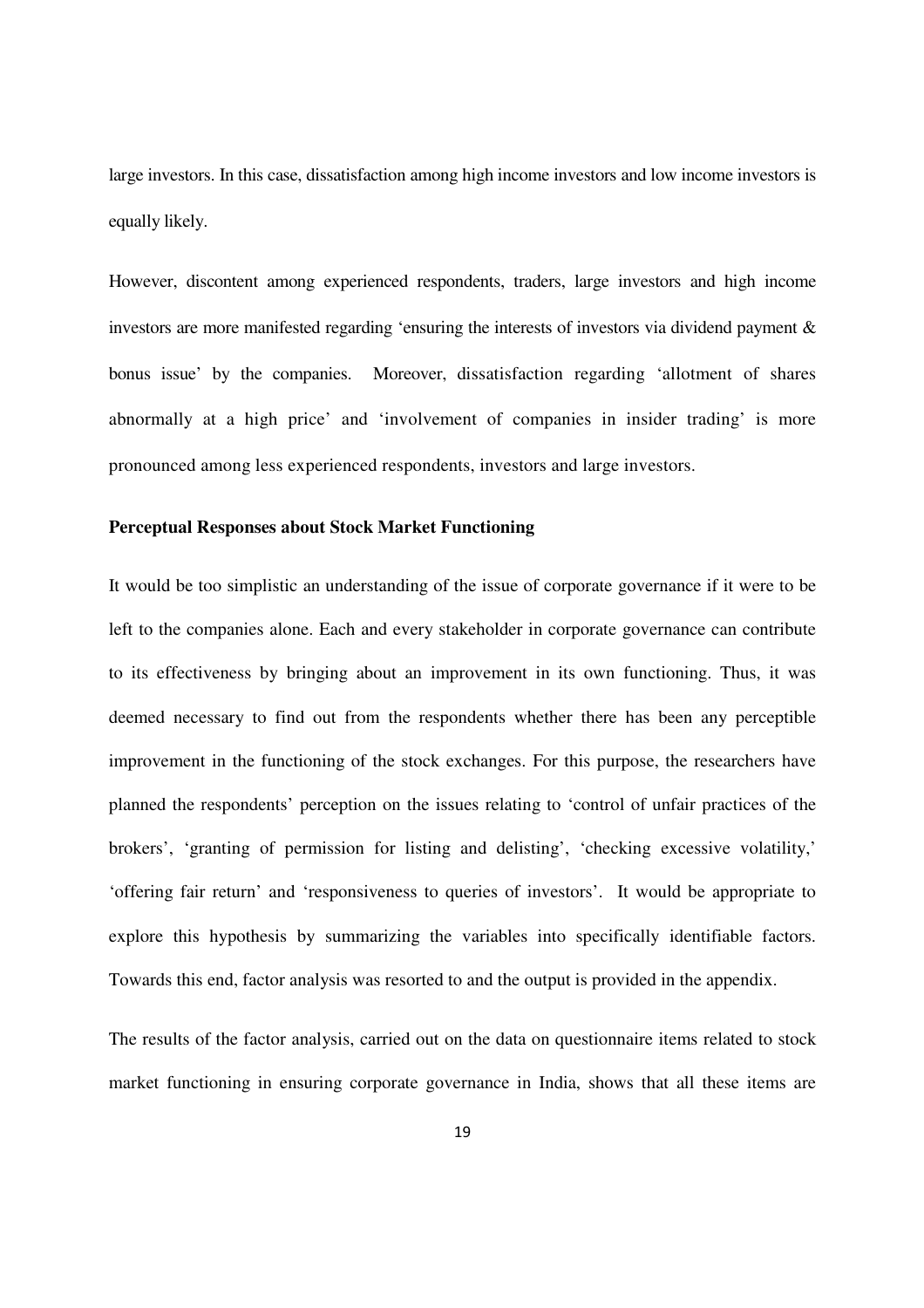reducible to underlying major concerns i.e. 'control mechanism', regulating transaction', and 'delisting companies'. Moreover, it is clear that these three factors (components) are able to explain more than 61 percent of variation in the responses of the respondents. The researchers have taken these factors as the basis of testing the hypothesis framed in the study.

### **Table 4**

| S.N.                                    | <b>Variable</b>                                                               | <b>Lower Agreeability</b>    |                                | <b>Higher Agreeability</b>   |                               |
|-----------------------------------------|-------------------------------------------------------------------------------|------------------------------|--------------------------------|------------------------------|-------------------------------|
|                                         |                                                                               | No. of<br><b>Respondents</b> | % age of<br><b>Respondents</b> | No. of<br><b>Respondents</b> | %age of<br><b>Respondents</b> |
| <b>Control</b><br><b>Mechanism</b>      | Control of Unfair<br>Practices of<br><b>Brokers by Stock</b><br>Exchanges     | 194                          | 78.86                          | 52                           | 21.14                         |
|                                         | Share prices are<br>not volatile in<br>nature                                 | 183                          | 74.09                          | 64                           | 25.91                         |
| <b>Regulating</b><br><b>Transaction</b> | Dematerialization<br>of shares                                                | 34                           | 13.77                          | 213                          | 86.23                         |
|                                         | Circuit breaker                                                               | 86                           | 34.82                          | 161                          | 65.18                         |
| <b>Delisting</b><br><b>Companies</b>    | Voluntary<br>Delisting of<br>Companies as a<br>measure of<br>governance       | 189                          | 76.52                          | 58                           | 23.48                         |
|                                         | Delisting as a<br>measure of<br>Punishment for<br>the concern of<br>investors | 175                          | 70.86                          | 72                           | 29.14                         |
| Aggregate view based on                 |                                                                               | 144                          | 58%                            | 103                          | 42%                           |

## **Overall View About Functioning of Stock Market**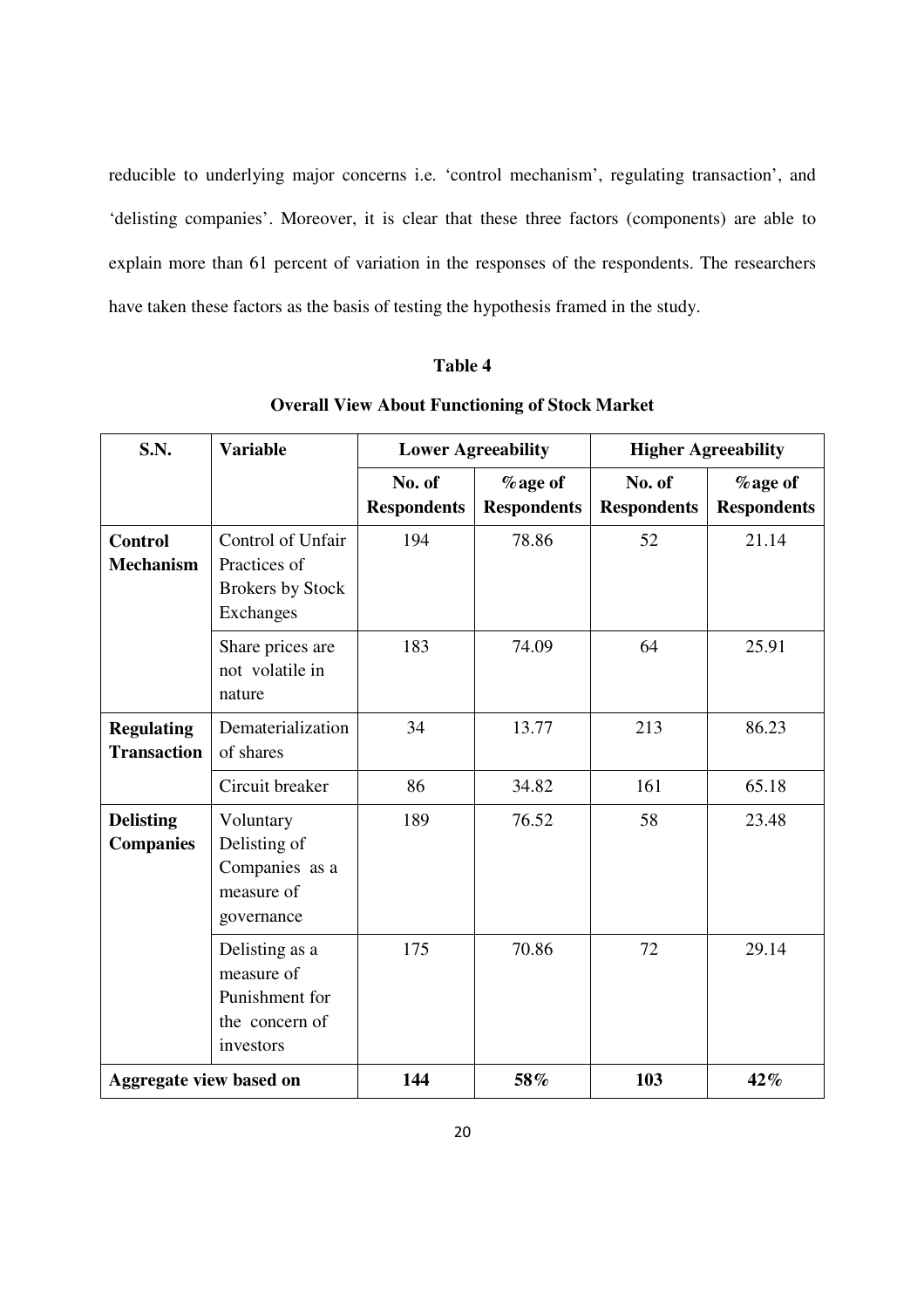| average                              |  |  |
|--------------------------------------|--|--|
| Course: Dorived from fector enalysis |  |  |

Source: Derived from factor analysis

Majority of the respondents are of the view that stock exchanges are not working in the interests of investors in general. More than  $3/4<sup>th</sup>$  of the respondents are of the view that stock exchanges fail to control unfair practices of brokers. Few of the respondents have also pointed out that the undue power has been given to the brokers under law. As per the requirements of SEBI, investors are not supposed to sign power of attorney. However, investors are supposed to sign even power of attorney while opening their demat account which is not in the interests of the common investors.

Moreover, respondents are dissatisfied with delisting of companies either by stock exchanges in case of violation of listing agreement<sup>xiii</sup> or voluntary delisting of companies. In both the cases, shareholders suffer the liquidity crisis of shares of companies delisted. However, respondents happily agreed upon the technological advancements taken place in the stock market and information processing particularly dematerialisation of shares and on-line trading. In view of the above evidence, the aforesaid hypothesis is accepted.

Moreover, data also demonstrate the fact that dissatisfaction is more explicit among less experienced respondents, traders, small investors and high income investors regarding 'control of unfair practices of brokers', 'dematerialisation of shares' and 'circuit breaker'. However, large investors are more dissatisfied as compared to their counter parts namely small investors regarding dematerialisation of shares. On the other hand, experienced respondents, investors, large investors and high income investors are more dissatisfied regarding share price volatility.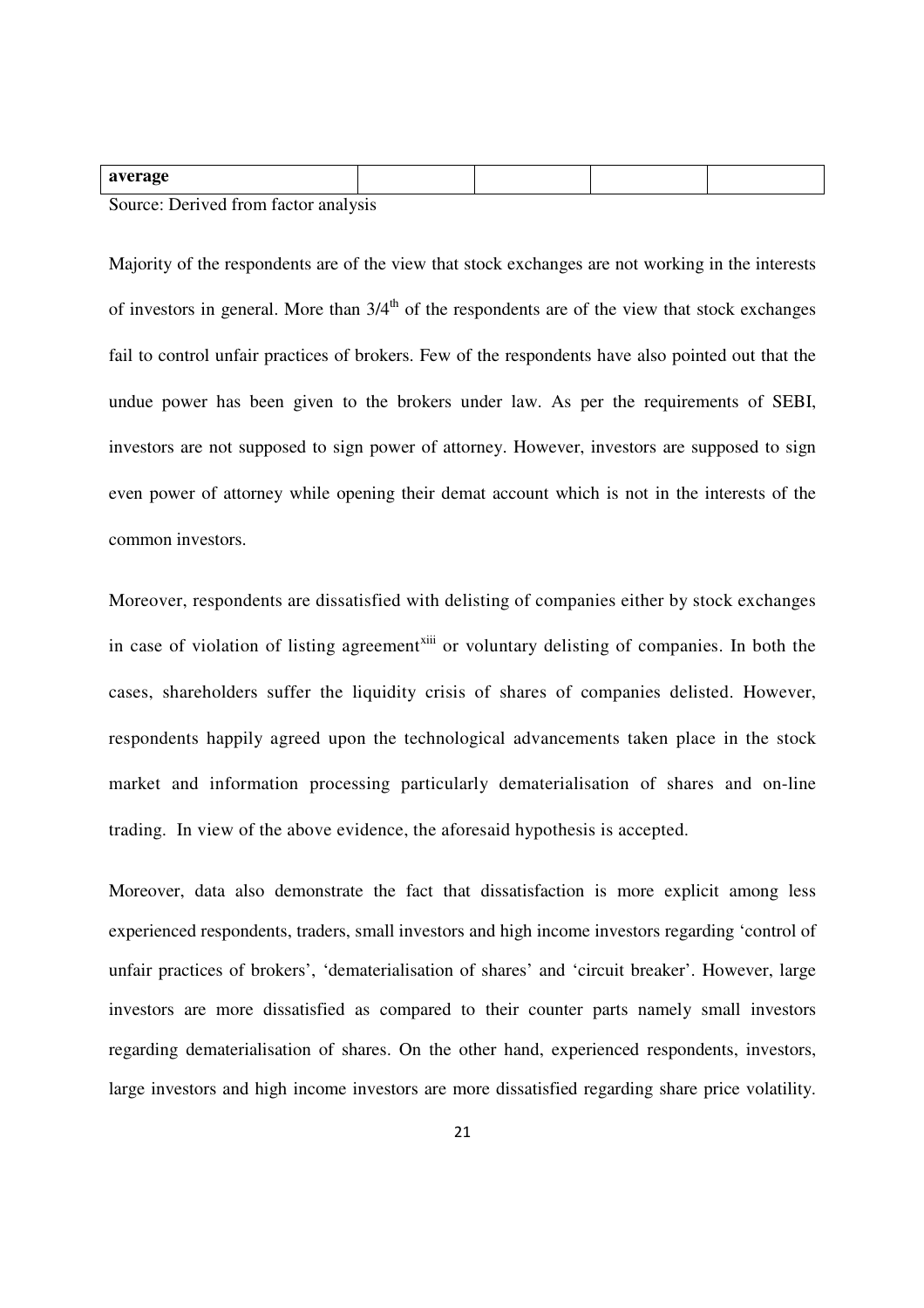Moreover, dissatisfaction of, experienced respondents, investors, small investors and low income investors, is more evident in case of voluntary delisting and compulsory delisting of the companies.

#### **V Conclusion**

An attempt in the present study has been made to elicit the responses of investors with regard to the study of corporate governance practices in India. The analysis is based on primary source of data collection i.e. survey. The subjects of the study have expressed their discontent as regards the regulatory framework. The regulatory authorities have been perceived to be wanting in implementing the corporate governance norms for investors' protection- an avowed objective of corporate governance. Thus, the hypothesis framed with regard to regulatory framework for ensuring corporate governance is categorically accepted. However, respondents have shown their satisfaction regarding behaviour of stock market intermediaries in ensuring corporate governance except with reference to the 'relevance and reliability of the information provided by the brokers' and 'attractiveness of the price' at which they strike the deal on behalf of the investors. Therefore, the hypothesis framed with reference to this issue is categorically rejected. Moreover, respondents have shown their dissatisfaction regarding effectiveness of regulatory authorities in ensuring good corporate governance practices. Though in some cases, it has been observed that the stock exchanges are able to affect the corporate practices in the interests of common investors by ensuring the allotment of shares by companies on just and fair basis and dividend policy of the companies. Whereas respondents are of the view that internal functioning of stock market is not investor-friendly, however technological advancements taken place at the end of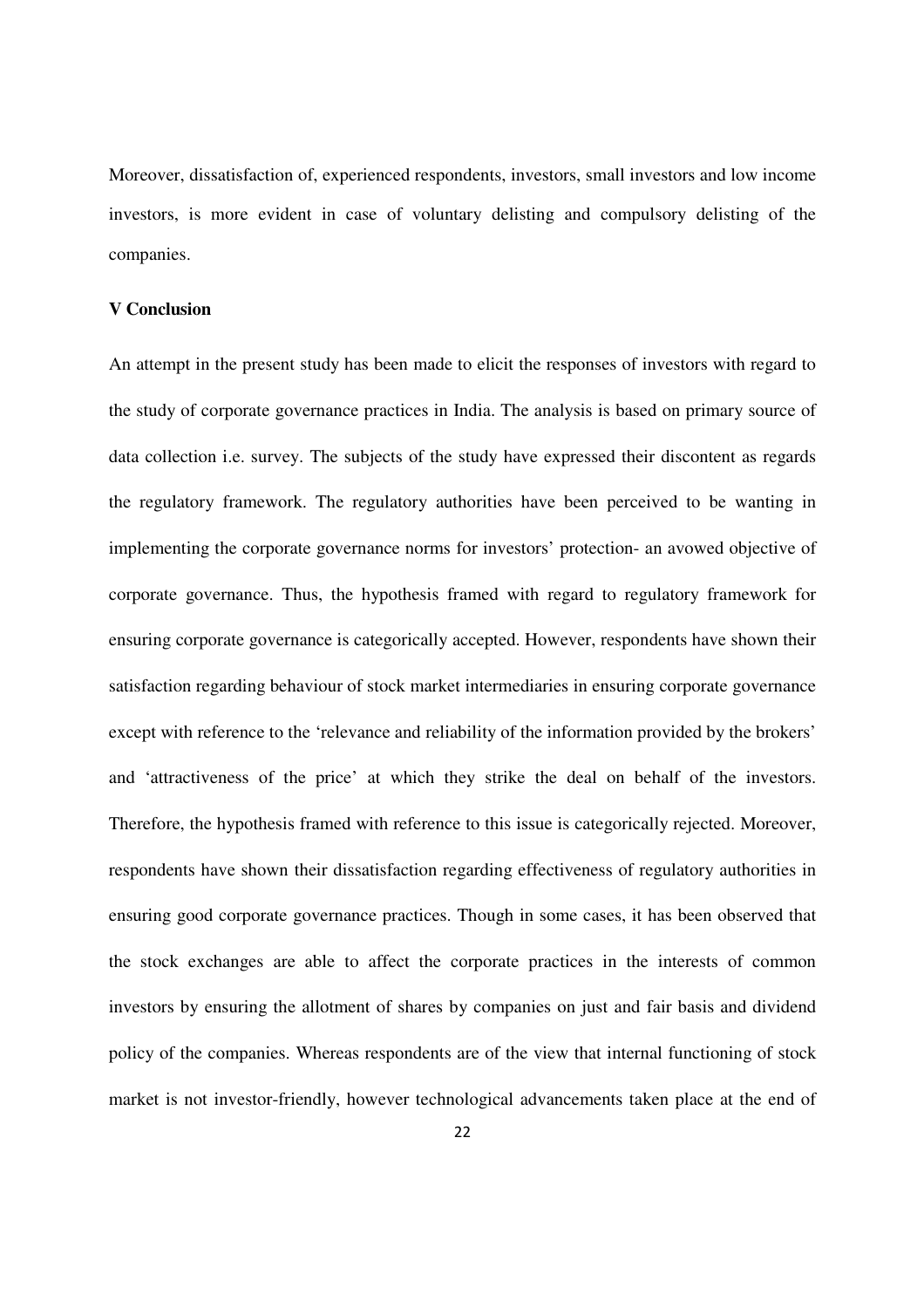stock exchanges for information processing is appreciated by investors. However, it may be concluded that hypothesis designed in the study with regard to internal functioning for ensuring corporate governance is seems to be accepted.

### **Appendix**

## **Appendix 1-(Regulatory Framework)**

| <b>Variables Name</b>                      | <b>Communalities</b> |                   | <b>Component Matrix</b> | <b>Rotated Component</b>        |  |
|--------------------------------------------|----------------------|-------------------|-------------------------|---------------------------------|--|
|                                            | <b>Initial</b>       | <b>Extraction</b> | <b>Component 1</b>      | <b>Matrix</b>                   |  |
| Control of Price<br>Manipulation           | 1.000                | .736              | .858                    | <b>Only one</b>                 |  |
| <b>Insider Trading</b>                     | 1.000                | .791              | .889                    | component was<br>extracted. The |  |
| Penalizing Errant<br><b>Market Players</b> | 1.000                | .734              | .857                    | solution cannot be<br>rotated.  |  |
| Redressal of Investors'<br>Grievances      | 1.000                | .487              | .698                    |                                 |  |

### **Communalities and Components**

*Extraction Method: Principal Component Analysis.* 

## **Appendix 2-Variance Explained**

| Component      | <b>Initial</b><br>Eigen<br><b>Values</b> | $%$ of<br><b>Variance</b> | <b>Cumulative</b><br>$\%$ | <b>Extraction</b><br>Sums of<br><b>Squared</b><br>Loadings      | $\%$ of<br><b>Variance</b><br><b>Explained</b><br>by Factor | <b>Cumulative</b><br>$\%$ of<br><b>Variance</b><br><b>Explained</b> |  |
|----------------|------------------------------------------|---------------------------|---------------------------|-----------------------------------------------------------------|-------------------------------------------------------------|---------------------------------------------------------------------|--|
|                | 2.747                                    | 68.681                    | 68.681                    | 2.747                                                           | 68.681                                                      | 68.681                                                              |  |
| $\overline{2}$ | .660                                     | 16.498                    | 85.179                    |                                                                 |                                                             |                                                                     |  |
| 3              | .363                                     | 9.075                     | 94.254                    | Not considered because of initial Eigen<br>value is less than 1 |                                                             |                                                                     |  |
| $\overline{4}$ | .230                                     | 5.746                     | 100.000                   |                                                                 |                                                             |                                                                     |  |

*Extraction Method: Principal Component Analysis*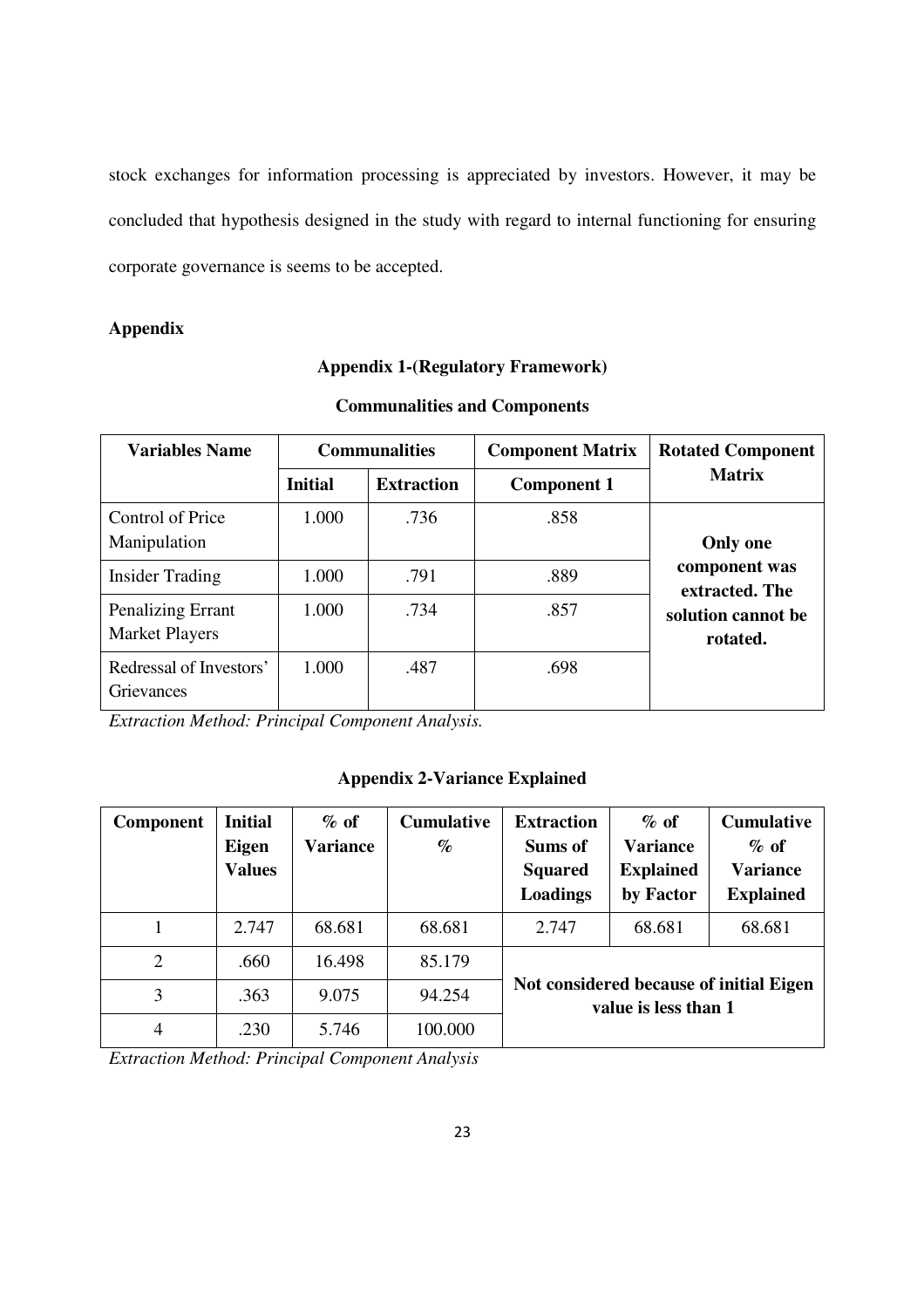| <b>Variables</b><br><b>Name</b>           | <b>Communalities</b> |                   |                       | <b>Component Matrix</b> | <b>Rotated Component</b><br><b>Matrix</b> |                |  |
|-------------------------------------------|----------------------|-------------------|-----------------------|-------------------------|-------------------------------------------|----------------|--|
|                                           | <b>Initial</b>       | <b>Extraction</b> | <b>Component</b><br>1 | Component<br>2          | Component<br>1                            | Component<br>2 |  |
| Reliability of<br>Information             | 1.000                | .817              | .304                  | .851                    | 4.323E-03                                 | .904           |  |
| <b>Attractiveness</b><br>of the Price     | 1.000                | .755              | .454                  | .741                    | .182                                      | .850           |  |
| <b>Brokerage</b><br>Charged               | 1.000                | .248              | .473                  | .156                    | .394                                      | .304           |  |
| Transparency<br>in Dealing                | 1.000                | .819              | .889                  | $-.167$                 | .894                                      | .138           |  |
| Promptness in<br>Settlement of<br>Account | 1.000                | .772              | .847                  | $-.234$                 | .877                                      | 6.029E-02      |  |
| Courtesy of<br>Service                    | 1.000                | .807              | .862                  | $-.254$                 | .897                                      | 4.620E-02      |  |
| Observance of<br>Good Faith               | 1.000                | .678              | .813                  | $-.127$                 | .809                                      | .151           |  |

## **Appendix 3-(Behaviour of Stock Market Intermediaries)**

**Communalities and Components** 

*Extraction Method: Principal Component Analysis.* 

## **Appendix 4-Variance Explained**

| Compo<br>nent | Initi<br>al<br>Eige<br>n<br>valu<br><b>es</b> | $%$ of<br>Varia<br>nce | Cumula<br>tive $%$ | <b>Extract</b><br>ion<br><b>Sums</b><br><sub>of</sub><br><b>Square</b><br>d<br>Loadin<br>gs | $\%$ of<br>Varia<br>nce<br>explai<br>ned by<br><b>Factor</b> | Cumula<br>tive $%$<br><sub>of</sub><br><b>Varianc</b><br>e<br>explaine<br>d | Rotati<br><sub>on</sub><br><b>Sums</b><br>of<br>Squar<br>ed<br>Loadi<br>ngs | $%$ of<br><b>Varia</b><br>nce | Cumula<br>tive $%$ |
|---------------|-----------------------------------------------|------------------------|--------------------|---------------------------------------------------------------------------------------------|--------------------------------------------------------------|-----------------------------------------------------------------------------|-----------------------------------------------------------------------------|-------------------------------|--------------------|
| 1             | 3.43                                          | 49.063                 | 49.063             | 3.434                                                                                       | 49.063                                                       | 49.063                                                                      | 3.217                                                                       | 45.956                        | 45.956             |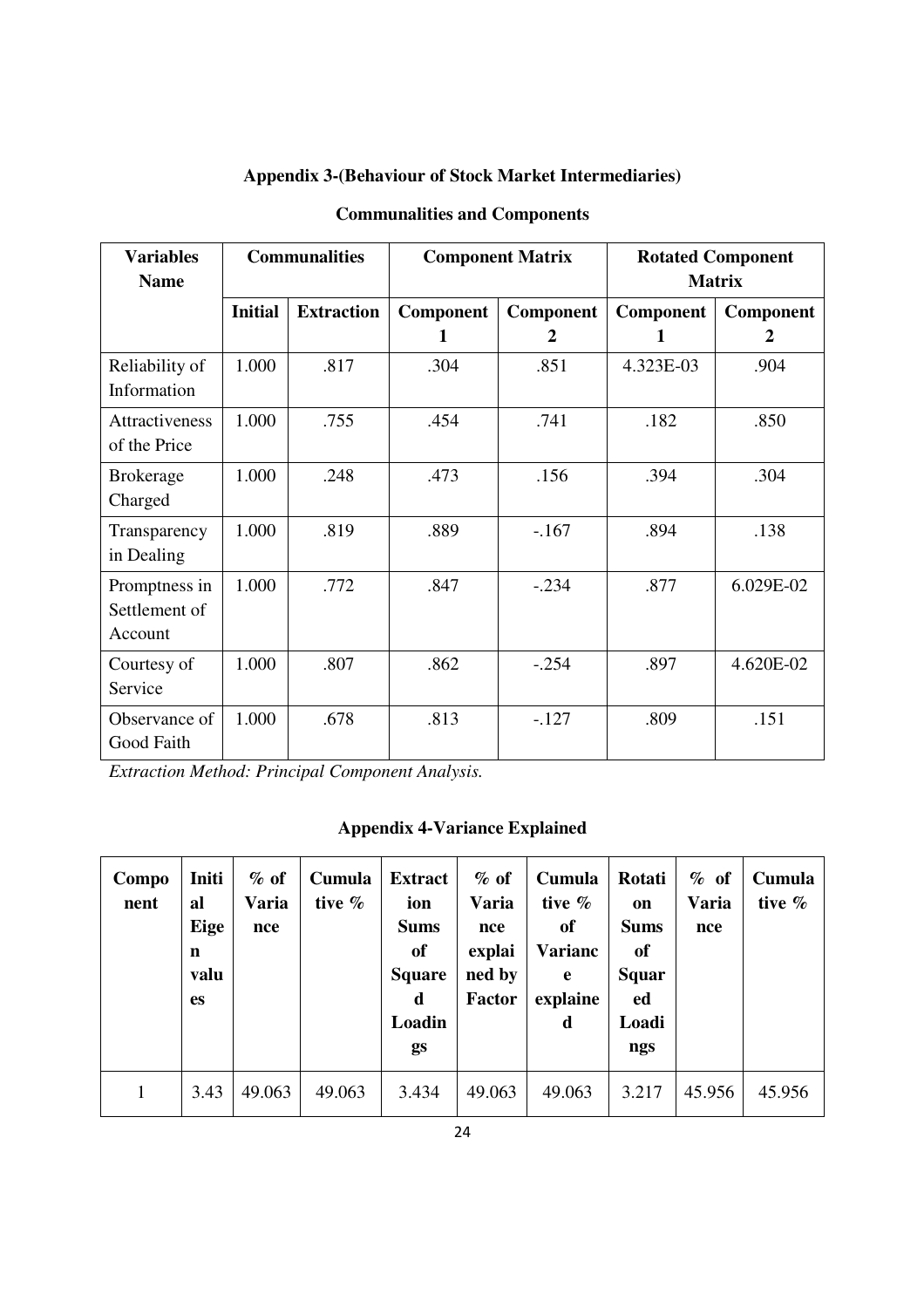|                | $\overline{4}$       |        |         |       |        |                                                                 |       |        |        |  |  |  |
|----------------|----------------------|--------|---------|-------|--------|-----------------------------------------------------------------|-------|--------|--------|--|--|--|
| $\overline{2}$ | 1.46<br>$\mathbf{1}$ | 20.877 | 69.940  | 1.461 | 20.877 | 69.940                                                          | 1.679 | 23.984 | 69.940 |  |  |  |
| 3              | .842                 | 12.022 | 81.962  |       |        |                                                                 |       |        |        |  |  |  |
| $\overline{4}$ | .485                 | 6.924  | 88.886  |       |        |                                                                 |       |        |        |  |  |  |
| 5              | .356                 | 5.092  | 93.978  |       |        | Not considered because of<br>initial Eigen value is less than 1 |       |        |        |  |  |  |
| 6              | .238                 | 3.402  | 97.380  |       |        |                                                                 |       |        |        |  |  |  |
| 7              | .183                 | 2.620  | 100.000 |       |        |                                                                 |       |        |        |  |  |  |

*Extraction Method: Principal Component Analysis* 

## **Appendix 5-(Corporate Practices)**

## **Communalities and Components**

| <b>Variables</b> | <b>Communalities</b> | <b>Component Matrix</b> |              |                  |         | <b>Rotated Component Matrix</b> |        |                  |         |                         |
|------------------|----------------------|-------------------------|--------------|------------------|---------|---------------------------------|--------|------------------|---------|-------------------------|
| <b>Name</b>      | Initi                | <b>Extracti</b>         | $\mathbf{1}$ | $\boldsymbol{2}$ | 3       | $\overline{\mathbf{4}}$         | 1      | $\boldsymbol{2}$ | 3       | $\overline{\mathbf{4}}$ |
|                  | al                   | on                      |              |                  |         |                                 |        |                  |         |                         |
| Manageme         | 1.00                 | .811                    | 8.928        | ÷.               | .577    | .635                            | 8.860  | 1.403            | $-.145$ | .884                    |
| nt Greed         | $\Omega$             |                         | $E-02$       | .25              |         |                                 | $E-02$ | $E-$             |         |                         |
|                  |                      |                         |              | 8                |         |                                 |        | 02               |         |                         |
| Investment       | 1.00                 | .559                    | .371         | .54              | $-124$  | .333                            |        | .700             | .254    | 6.917                   |
| in Societal      | $\overline{0}$       |                         |              | 3                |         |                                 | 1.812  |                  |         | $E-$                    |
| Projects         |                      |                         |              |                  |         |                                 | $E-02$ |                  |         | 02                      |
| Allotment        | 1.00                 | .667                    | .370         | .66              | .215    | $-.208$                         | 1.711  | .306             | .756    |                         |
| at               | $\theta$             |                         |              | 3                |         |                                 | $E-02$ |                  |         | 4.845                   |
| Abnormall        |                      |                         |              |                  |         |                                 |        |                  |         | $E-02$                  |
| y High           |                      |                         |              |                  |         |                                 |        |                  |         |                         |
| Price            |                      |                         |              |                  |         |                                 |        |                  |         |                         |
| Allotment        | 1.00                 | .719                    | .468         | .15              | $-.673$ | .159                            | .294   | .670             | $-.177$ | $-.390$                 |
| at just $\&$     | $\boldsymbol{0}$     |                         |              | $\boldsymbol{0}$ |         |                                 |        |                  |         |                         |
| fair basis       |                      |                         |              |                  |         |                                 |        |                  |         |                         |
| Reliability      | 1.00                 | .667                    | .733         |                  |         | $-.105$                         | .807   | .115             | 4.765   |                         |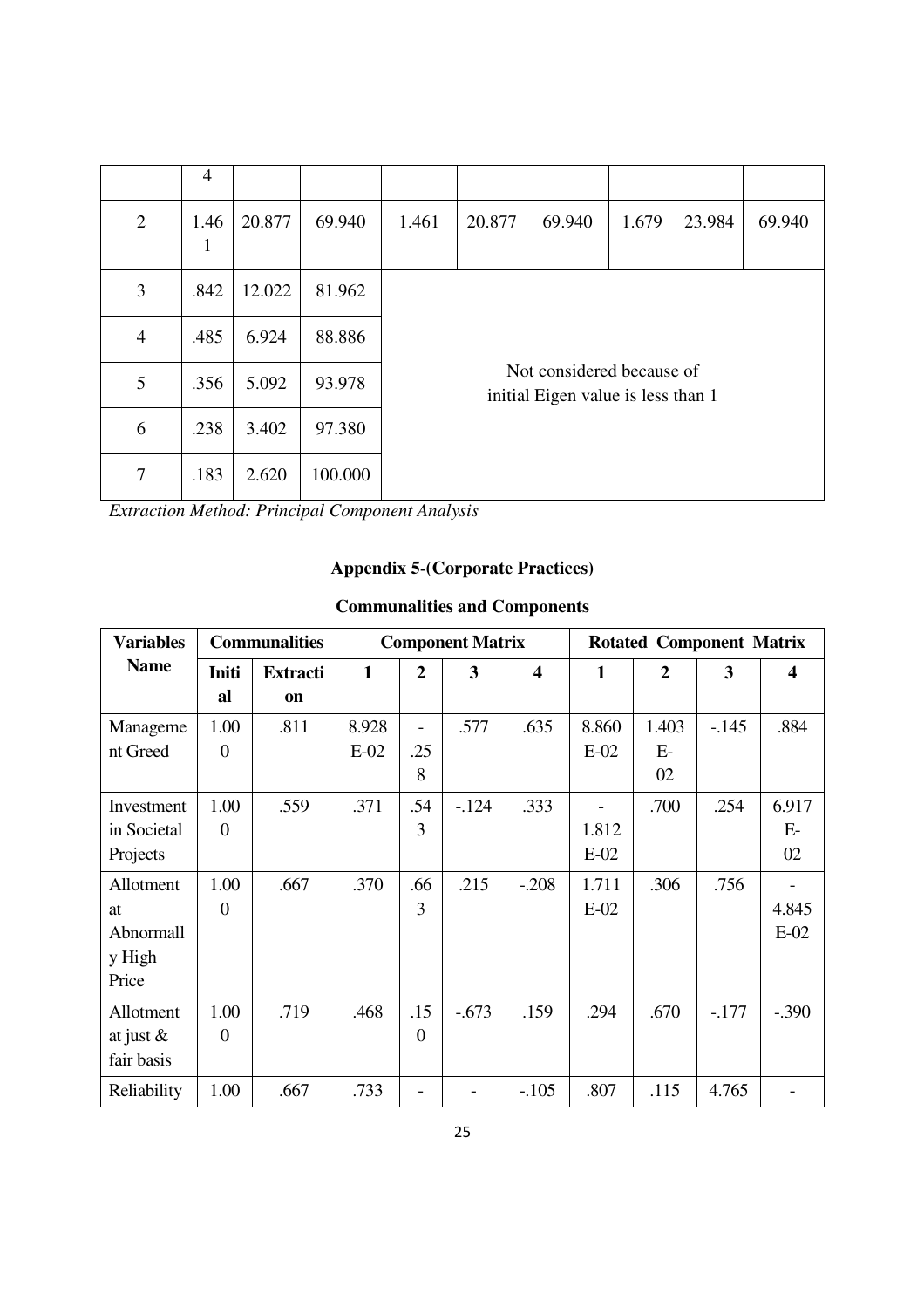| of Audited   | $\boldsymbol{0}$ |      |      | .33            | 7.729   |                |        |                | $E-03$ | 3.614  |
|--------------|------------------|------|------|----------------|---------|----------------|--------|----------------|--------|--------|
| Financial    |                  |      |      | 5              | $E-02$  |                |        |                |        | $E-02$ |
| Results of   |                  |      |      |                |         |                |        |                |        |        |
| the          |                  |      |      |                |         |                |        |                |        |        |
| Companies    |                  |      |      |                |         |                |        |                |        |        |
| Statutory    | 1.00             | .546 | .424 | $\blacksquare$ | .235    | $-.374$        | .633   | $-.353$        | .143   | 1.383  |
| informatio   | $\boldsymbol{0}$ |      |      | .41            |         |                |        |                |        | $E-$   |
| n in         |                  |      |      | $\overline{4}$ |         |                |        |                |        | 02     |
| Popular      |                  |      |      |                |         |                |        |                |        |        |
| Newspaper    |                  |      |      |                |         |                |        |                |        |        |
| Promptnes    | 1.00             | .601 | .685 | $\blacksquare$ | .132    | 3.640          | .741   | 8.317          | 3.039  | .209   |
| s in         | $\boldsymbol{0}$ |      |      | .33            |         | $E-02$         |        | $E-02$         | $E-02$ |        |
| attending    |                  |      |      | $\overline{7}$ |         |                |        |                |        |        |
| investors'   |                  |      |      |                |         |                |        |                |        |        |
| Queries      |                  |      |      |                |         |                |        |                |        |        |
| Transparen   | 1.00             | .729 | .815 | $\blacksquare$ | $-.142$ | $\overline{a}$ | .799   | .295           | 3.928  |        |
| cy in        | $\boldsymbol{0}$ |      |      | .21            |         | 1.913          |        |                | $E-02$ | 4.062  |
| Financial    |                  |      |      | $\mathbf{1}$   |         | $E-02$         |        |                |        | $E-02$ |
| Informatio   |                  |      |      |                |         |                |        |                |        |        |
| n            |                  |      |      |                |         |                |        |                |        |        |
| Ensuring     | 1.00             | .551 | .488 | .36            | .189    | .384           | .163   | .546           | .303   | .368   |
| the          | $\boldsymbol{0}$ |      |      | $\overline{0}$ |         |                |        |                |        |        |
| interests of |                  |      |      |                |         |                |        |                |        |        |
| investors    |                  |      |      |                |         |                |        |                |        |        |
| via          |                  |      |      |                |         |                |        |                |        |        |
| dividend     |                  |      |      |                |         |                |        |                |        |        |
| payment      |                  |      |      |                |         |                |        |                |        |        |
| and bonus    |                  |      |      |                |         |                |        |                |        |        |
| issue        |                  |      |      |                |         |                |        |                |        |        |
| Insider      | 1.00             | .693 | .309 | .49            | .387    | $-0.449$       | 9.227  | $\overline{a}$ | .825   |        |
| trading      | $\boldsymbol{0}$ |      |      | 6              |         |                | $E-02$ | 2.428          |        | 5.787  |
|              |                  |      |      |                |         |                |        | $E-$           |        | $E-02$ |
|              |                  |      |      |                |         |                |        | 02             |        |        |

*Extraction Method: Principal Component Analysis.* 

|  | Compo |  | $\sim$ Initi $\sim$ $\sim$ |  |  |  | $\frac{1}{2}$ % of   Cumula   Extract   % of   Cumula   Rotati   % of   Cumula |  |  |  |
|--|-------|--|----------------------------|--|--|--|--------------------------------------------------------------------------------|--|--|--|
|--|-------|--|----------------------------|--|--|--|--------------------------------------------------------------------------------|--|--|--|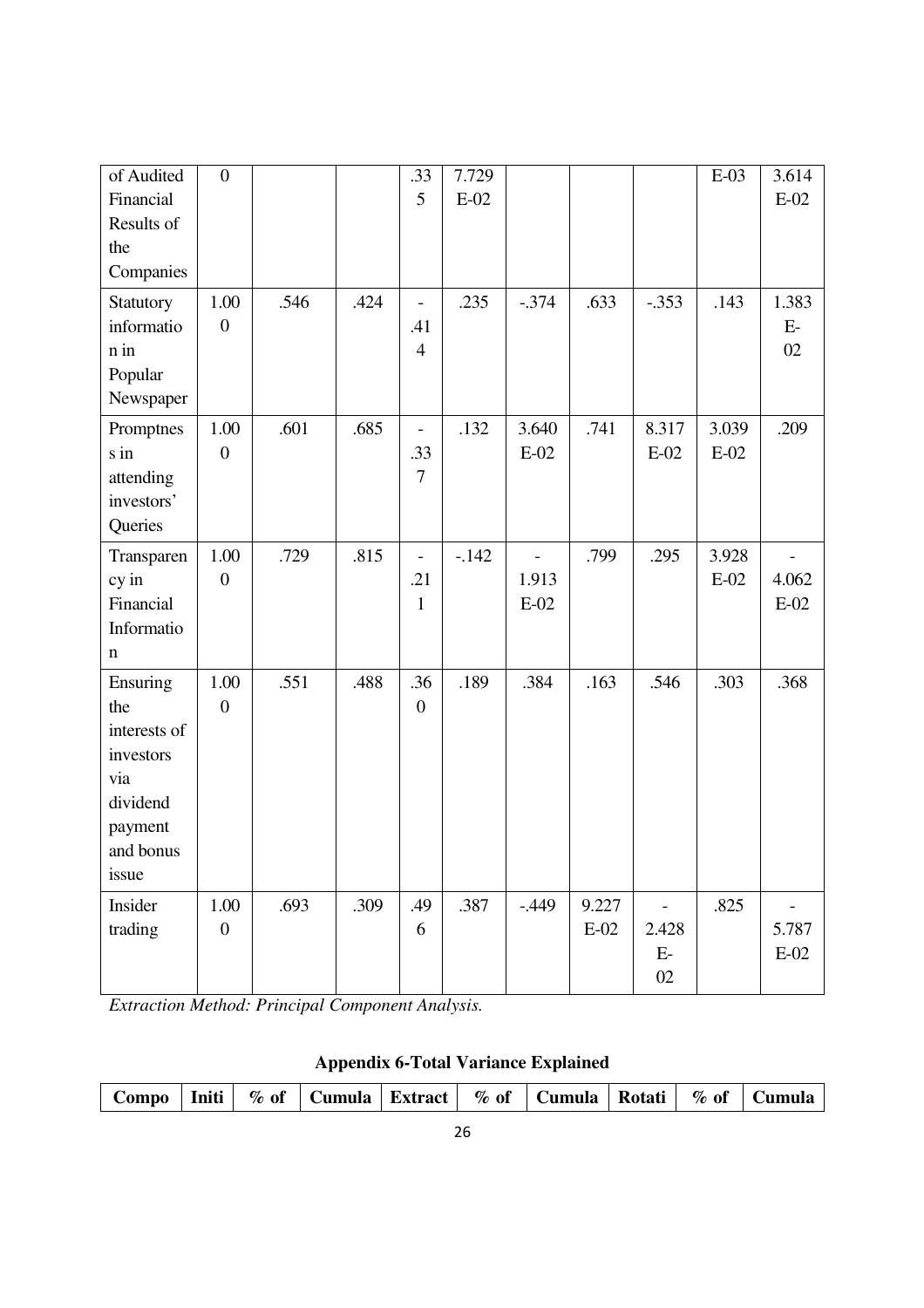| nent           | al             | Varia  | tive % | ion                                                        | Varia  | tive $%$       | on          | Varia  | tive % |  |  |
|----------------|----------------|--------|--------|------------------------------------------------------------|--------|----------------|-------------|--------|--------|--|--|
|                | Eige           | nce    |        | <b>Sums</b>                                                | nce    | of             | <b>Sums</b> | nce    |        |  |  |
|                | $\mathbf n$    |        |        | of                                                         | explai | <b>Varianc</b> | <b>of</b>   |        |        |  |  |
|                | valu           |        |        | <b>Square</b>                                              | ned by | e              | Squar       |        |        |  |  |
|                | <b>es</b>      |        |        | d                                                          | factor | explaine       | ed          |        |        |  |  |
|                |                |        |        | Loadin                                                     |        | d              | Loadi       |        |        |  |  |
|                |                |        |        | gs                                                         |        |                | ngs         |        |        |  |  |
| $\mathbf{1}$   | 2.68           | 26.864 | 26.864 | 2.686                                                      | 26.864 | 26.864         | 2.371       | 23.714 | 23.714 |  |  |
|                | 6              |        |        |                                                            |        |                |             |        |        |  |  |
| $\overline{2}$ | 1.64           | 16.420 | 43.284 | 1.642                                                      | 16.420 | 43.284         | 1.562       | 15.625 | 39.338 |  |  |
|                | $\overline{2}$ |        |        |                                                            |        |                |             |        |        |  |  |
| $\overline{3}$ | 1.13           | 11.307 | 54.591 | 1.131                                                      | 11.307 | 54.591         | 1.483       | 14.832 | 54.170 |  |  |
|                | $\mathbf{1}$   |        |        |                                                            |        |                |             |        |        |  |  |
| $\overline{4}$ | 1.08           | 10.844 | 65.435 | 1.084                                                      | 10.844 | 65.435         | 1.127       | 11.265 | 65.435 |  |  |
|                | $\overline{4}$ |        |        |                                                            |        |                |             |        |        |  |  |
| 5              | .862           | 8.616  | 74.051 |                                                            |        |                |             |        |        |  |  |
| 6              | .758           | 7.583  | 81.634 |                                                            |        |                |             |        |        |  |  |
| $\overline{7}$ | .593           | 5.928  | 87.562 | Not considered because of initial Eigen value is less than |        |                |             |        |        |  |  |
| 8              | .525           | 5.247  | 92.809 |                                                            |        | 1              |             |        |        |  |  |
| 9              | .448           | 4.481  | 97.290 |                                                            |        |                |             |        |        |  |  |
| 10             | .271           | 2.710  | 100.00 |                                                            |        |                |             |        |        |  |  |

*Extraction Method: Principal Component Analysis* 

## **Appendix 7-(Stock Market Functioning)**

# **Communalities and Components**

| <b>Variables Name</b>                                                     | <b>Communalities</b> |                   | <b>Component Matrix</b> |      |      | <b>Rotated Component Matrix</b> |               |      |  |
|---------------------------------------------------------------------------|----------------------|-------------------|-------------------------|------|------|---------------------------------|---------------|------|--|
|                                                                           | <b>Initial</b>       | <b>Extraction</b> | 1                       | 2    | 3    |                                 | 2             |      |  |
| <b>Stock Market</b><br>Fair Return                                        | 1.000                | .602              | .331                    | .386 | .586 | 2.385E-<br>02                   | 7.952E-<br>03 | .775 |  |
| Control of Unfair<br>Practices of<br><b>Brokers by Stock</b><br>Exchanges | 1.000                | .647              | .503                    | .454 | .433 | $2.250E -$<br>02                | .248          | .765 |  |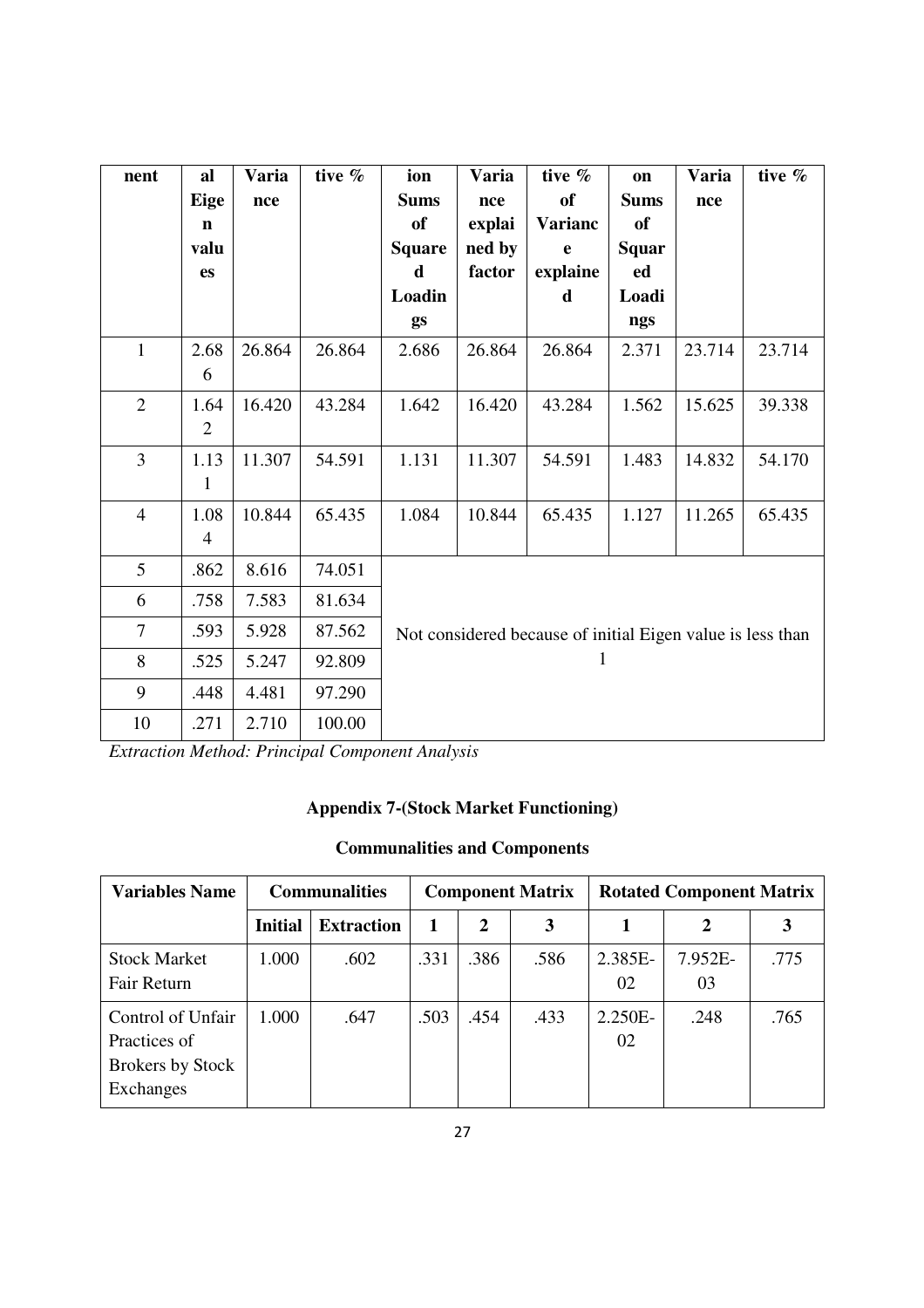| Handling<br><b>Investors Queries</b>        | 1.000 | .573 | .337                   | .677 | 3.192E-<br>02 | .377          | .437             | .489             |
|---------------------------------------------|-------|------|------------------------|------|---------------|---------------|------------------|------------------|
| Influence of<br>Accounting<br><b>Bodies</b> | 1.000 | .582 | .510                   | .256 | $-.506$       | 5.244E-<br>02 | .760             | 4.679E-<br>02    |
| Share prices are<br>volatile in nature      | 1.000 | .571 | .271                   | .347 | .614          | $-.558$       | $-.279$          | .427             |
| Dematerialization<br>of shares              | 1.000 | .742 | .572                   | .631 | $-129$        | .847          | $-.148$          | 5.151E-<br>02    |
| Delisting as a<br>measure of<br>Punishment  | 1.000 | .739 | .788                   | .129 | $-.318$       | $-.236$       | .811             | .159             |
| Voluntary<br>Delisting of<br>Companies      | 1.000 | .684 | .805                   | .112 | $-.154$       | $-.294$       | .719             | .285             |
| On-line trading                             | 1.000 | .678 | .491                   | .656 | 8.115E-<br>02 | .781          | $-.208$          | .157             |
| Circuit breaker                             | 1.000 | .289 | $\blacksquare$<br>.286 | .453 | 3.463E-<br>02 | .531          | $-4.977E-$<br>02 | $6.162E -$<br>02 |

*Extraction Method: Principal Component Analysis.* 

| <b>Appendix 8-Total Variance Explained</b> |  |  |
|--------------------------------------------|--|--|
|--------------------------------------------|--|--|

| Compo<br>nent | Initi<br>al<br>Eig<br>en<br>valu<br><b>es</b> | $\%$ of<br><b>Varia</b><br>nce | Cumula<br>tive<br>$\%$ | <b>Extrac</b><br>tion<br><b>Sums</b><br>of<br><b>Square</b><br>d<br>Loadin<br>gs | $\%$ of<br><b>Varia</b><br>nce<br>explai<br>ned by<br>factor | Cumula<br>tive $%$<br>of<br><b>Varianc</b><br>e<br>explain<br>ed | Rotati<br>on<br><b>Sums</b><br>of<br><b>Squar</b><br>ed<br>Loadi<br>ngs | $%$ of<br><b>Varia</b><br>nce | <b>Cumulati</b><br>$ve\%$ |
|---------------|-----------------------------------------------|--------------------------------|------------------------|----------------------------------------------------------------------------------|--------------------------------------------------------------|------------------------------------------------------------------|-------------------------------------------------------------------------|-------------------------------|---------------------------|
| 1             | 2.73<br>$\boldsymbol{0}$                      | 27.30<br>2                     | 27.302                 | 2.730                                                                            | 27.302                                                       | 27.302                                                           | 2.210                                                                   | 22.10<br>1                    | 22.101                    |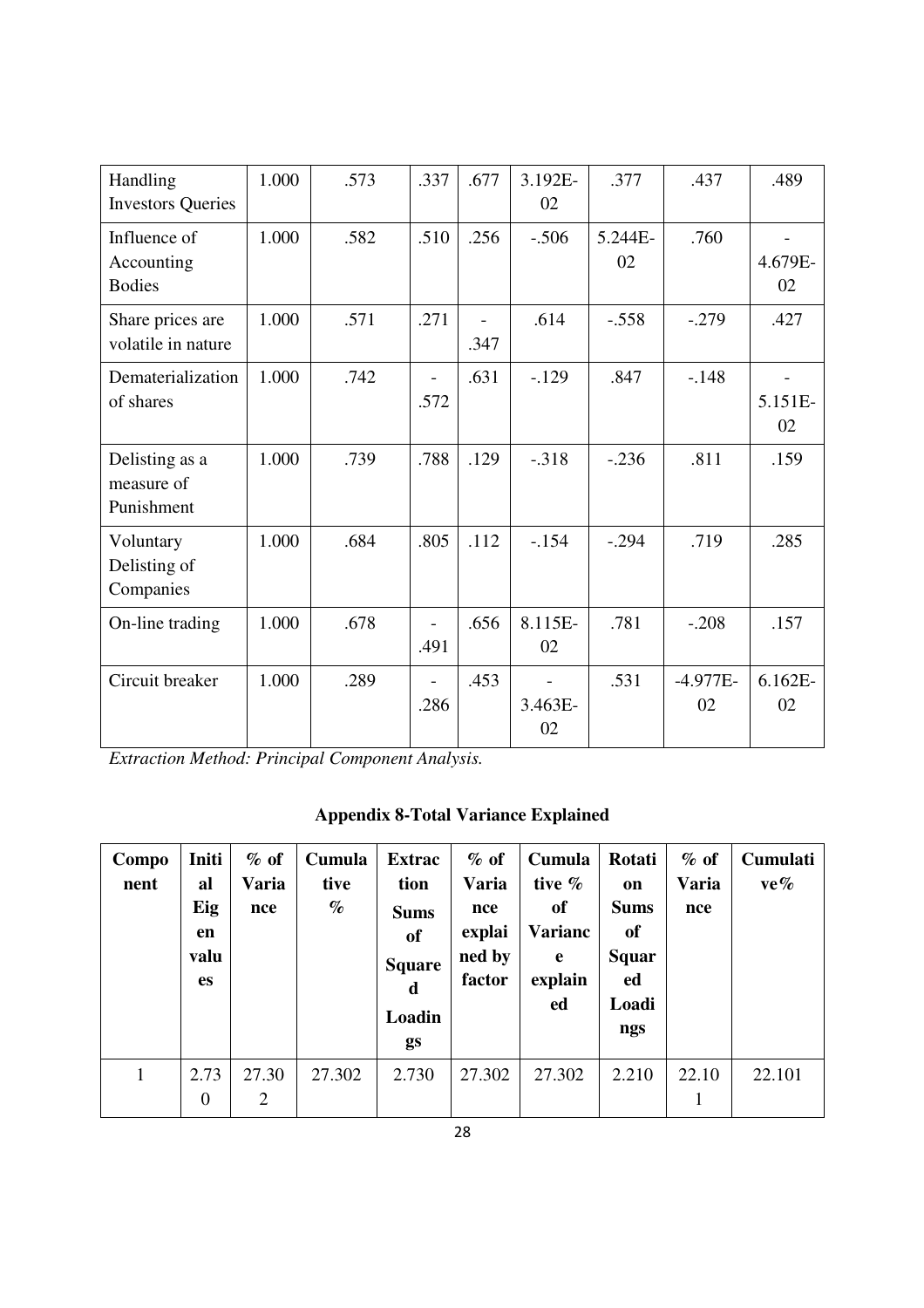| $\overline{2}$ | 2.06<br>$\overline{2}$ | 20.62<br>3 | 47.924  | 2.062 | 20.623 | 47.924 | 2.149 | 21.49<br>1 | 43.592                                                       |
|----------------|------------------------|------------|---------|-------|--------|--------|-------|------------|--------------------------------------------------------------|
| 3              | 1.31<br>$\overline{4}$ | 13.14<br>3 | 61.067  | 1.314 | 13.143 | 61.067 | 1.747 | 17.47<br>4 | 61.067                                                       |
| $\overline{4}$ | .898                   | 8.982      | 70.048  |       |        |        |       |            |                                                              |
| 5              | .828                   | 8.278      | 78.326  |       |        |        |       |            |                                                              |
| 6              | .702                   | 7.018      | 85.345  |       |        |        |       |            |                                                              |
| $\overline{7}$ | .563                   | 5.632      | 90.977  |       |        |        |       |            | Not considered because of initial Eigen value is less than 1 |
| 8              | .467                   | 4.667      | 95.644  |       |        |        |       |            |                                                              |
| 9              | .265                   | 2.646      | 98.289  |       |        |        |       |            |                                                              |
| 10             | .171                   | 1.711      | 100.000 |       |        |        |       |            |                                                              |

*Extraction Method: Principal Component Analysis* 

#### **References**

- 1. Alves Carlos and Victor Mendes, (2004), Corporate Governance Policy and Company Performance: The Portuguese Case, Corporate Governance, Vol. 12, No.3. July, pp. 290- 301
- 2. Bies, S.S., (2003), Financial Markets and Corporate Governance, Corporate Board, 24, pp 1-6.
- 3. Burton Bruce, Christine Helliar and David Power. The Role of Corporate Governance in the IPO Process: A Note", Corporate Governance, Vol.12, No.3, July, pp 353-360.
- 4. Gilbrand, M., (2004) New Frontiers for Corporate Governance in 2004 and Beyond, IJTD, ISTD, New Delhi, Vol. xxxiv, No.4, Oct-Dec.
- 5. Gon Charov Igor, Joerg Richard Werner and Jochan Zimmermann, (2006), Does Compliance with German Corporate Governance Code have an Impact on Stock Valuation? An Empirical Analysis", Corporate Governance, Vol. 4, No.5, September, pp. 432-445.
- 6. Gregory Francesco Maasen, (2002), "An International Comparison of Corporate Governance Model", Ph. D Series in General Management, Number 31: Rotterdam School of Management, Spencer Stuart Amsterdam, the Netherlands.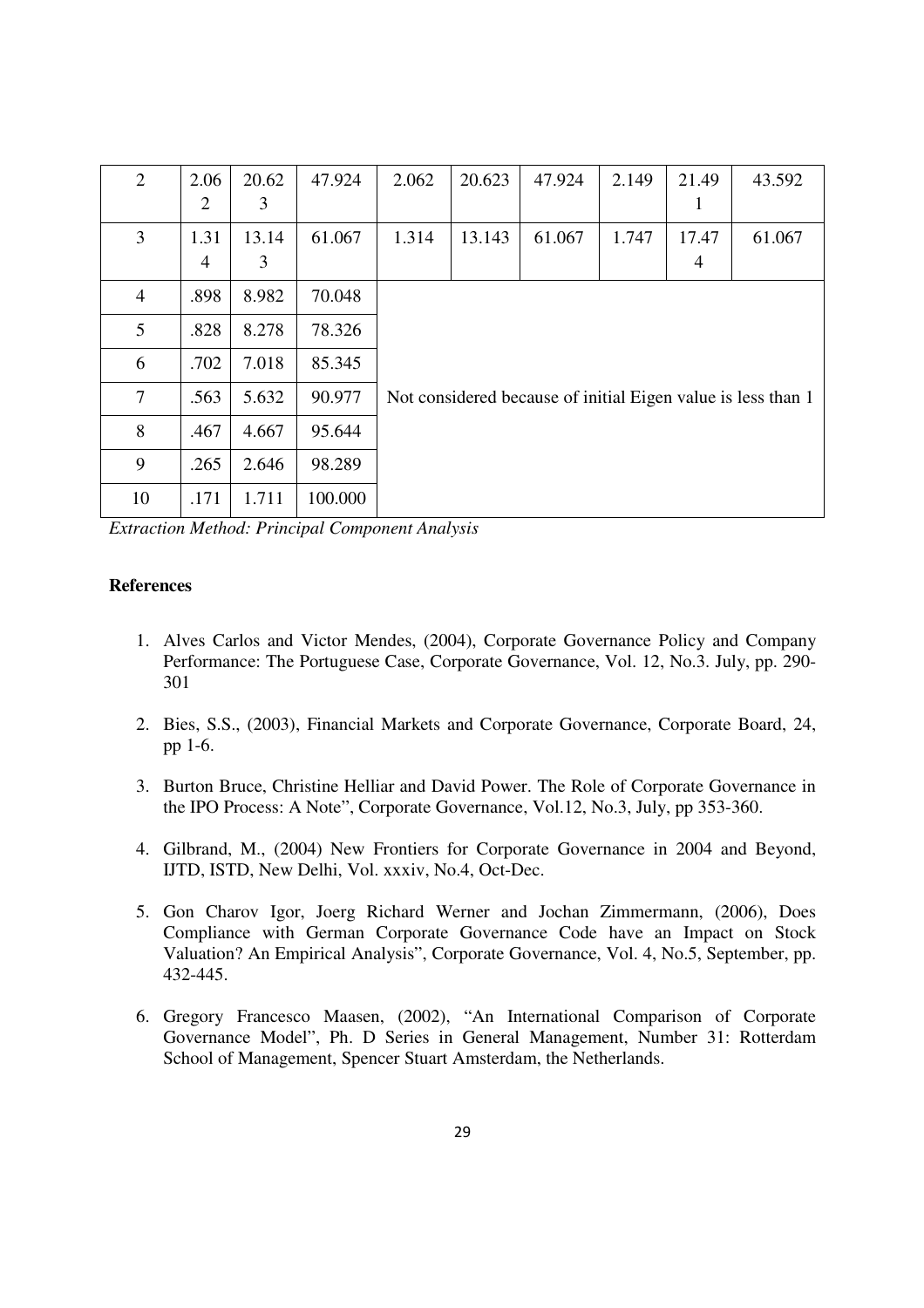- 7. Ingley, C.B. and N.T. Van der Walt., (2004), Corporate Governance, Institutional Investors and Conflicts of Interests", Corporate Governance, Vol.12, No.4, October, pp 534-551.
- 8. Kostant, P.C., (1999), Exit, Voice and Loyalty in the course of Corporate Governance and Counsel's Changing Role, Journal of Socio Economics, 28, pp 203-247.
- 9. Kula, Veysal., (2005), The Impact of the Roles, Structure and Process of Boards on Firm Performance: Evidence from Turkey, "Corporate Governance, Vol.13, No.2, March, pp 265-276.
- 10. Leblanc, Richard. W., (2004), "What is Wrong with Corporate Governance: A Note", Corporate Governance, Vol. 12, No.4, October, pp 436-441.
- 11. Leora F. Klapper & Inessa, (2002), "Corporate Governance, Investors Protection and Performance in Emerging Markets", The world Bank Development Research Group, Finance, April. Policy Research Working Paper, 2818.
- 12. Letza Steve, Xiuping Sun and James Kirkbride., (2004), "Shareholding vs. Stake holding: A Critical Review of Corporate Governance", Corporate Governance, Vol. 12, No.3, July, pp 242-260.
- 13. Mallin, Chris, (2004), "Trustees, Institutional Investors and ultimate Beneficiaries", Corporate Governance, Vol.12, No.3, July, pp 239-241.
- 14. Mohanty, Pitbas, (2002), "Institutional Investors and Corporate Governance in India", NSE Research Paper No. 42.
- 15. Montagnon, Peter., (2004). "The Governance Challenge for Investors", Corporate Governance, Vol. 12, No.2, April, pp 180-183.
- 16. Pistor, Katharina and Chenggeng Xu, (2005), "Governing Emerging Stock Markets: Legal vs. Administrative Governance", Corporate Governance, Vol.13, No.1, January,pp 5-10
- 17. Pitelis N. Christos., (2004), Corporate Governance, Shareholder Value and Sustainable Economic Growth", Corporate Governance, Vol.12, No.2, April, pp 210-223.
- 18. Sandra, Davson, (2004), "Balancing Self Interest and Altruism: Corporate Governance Alone is not Enough", Corporate Governance, Vol. 12, No.2 April, pp 130-133.
- 19. Sharma J. P. (2006), "Corporate Governance Indian Perspective" Corporate Law Advisor, January, Vol 70(1), page 163-168